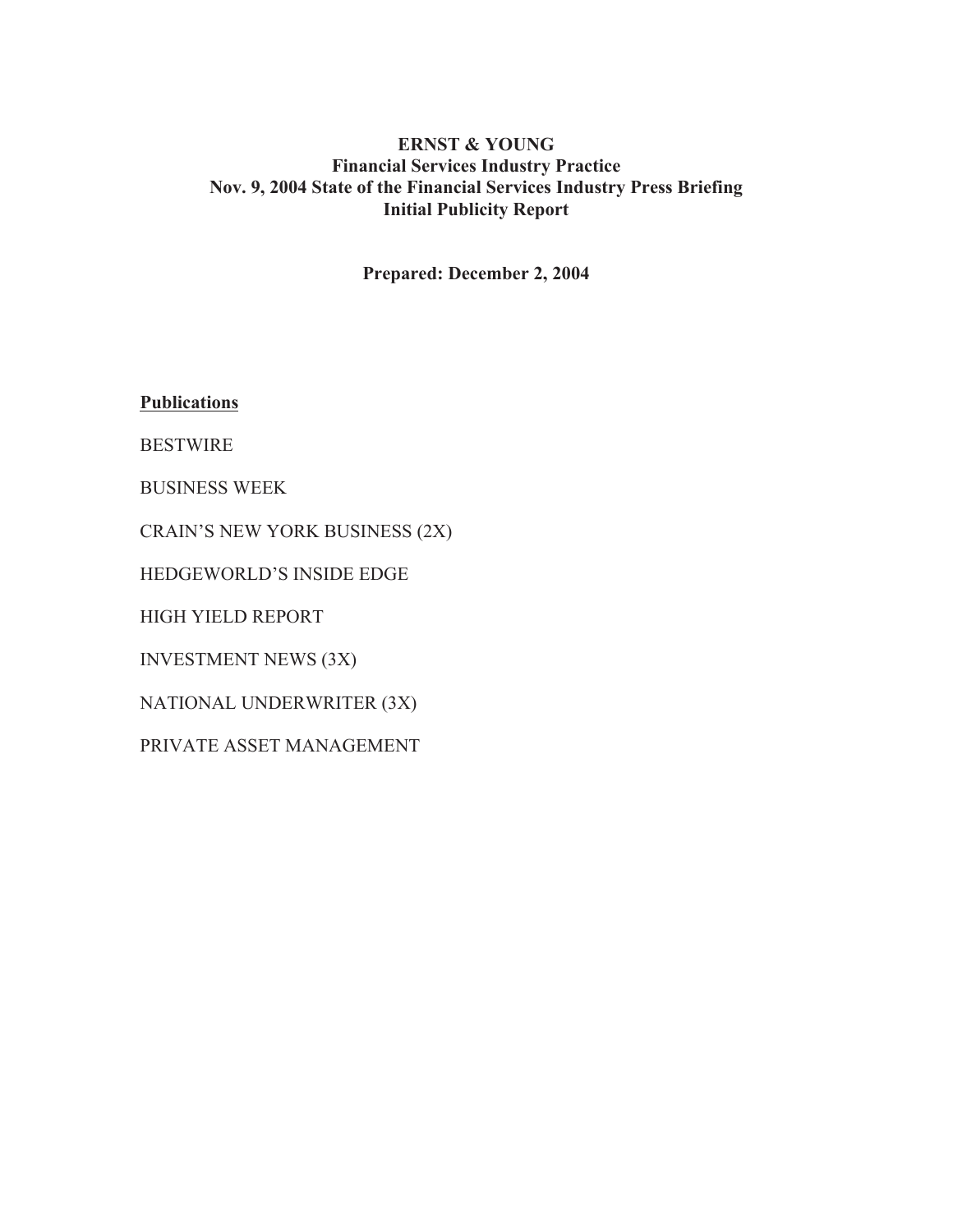

### **E&Y: Probe May Hit Independent Agents, Fees Will Go**

**By Michael Ha** 

**NU Online News Service, Nov. 9, 4:05 p.m. EST**—The ongoing New York investigation into insurance brokerage business practices may expand to examine possible conflicts of interest among independent agencies that steer business to insurers paying higher fees, an industry expert forecast today.

Peter Porrino, Ernst & Young's global director of insurance services, offered that assessment of ongoing brokerage investigations at his firm's annual press briefing on the state of the financial services industry, held in New York.

Mr. Porrino also said during today's press briefing that the ongoing investigation into the alleged brokerage bid-rigging would expand to include other questionable business practices, including selling reinsurance/insurance financial engineering products as well as reinsurance tying.

He noted that financial engineering products, sold by carriers to help corporate clients enhance their financial statements and smooth their earnings figures, would be one of the top issues to come under more intense regulatory scrutiny.

Activity of that nature by American International Group's Financial Products is currently under scrutiny by the Securities Exchange Commission and a federal grand jury in Indianapolis, AIG has disclosed.

Additionally, "It's just a matter of time before there is an official allegation about reinsurance tying," Mr. Porrino said. Tying, which some insurance observers say has been a common industry practice for years, refers to arrangements where a broker awards its client's business to a particular insurer under the condition that the carrier place its reinsurance through the same broker.

Subpoena's for this information have been issued to brokers by New York Attorney General Eliot Spitzer's office.

And as the industry-wide investigation unfolds, Mr. Porrino observed that "there is no doubt" disclosure requirements are escalating.

He said contingent commissions at big commercial brokers are disappearing, whether by legal action or practice. "They are in essence gone now," he said.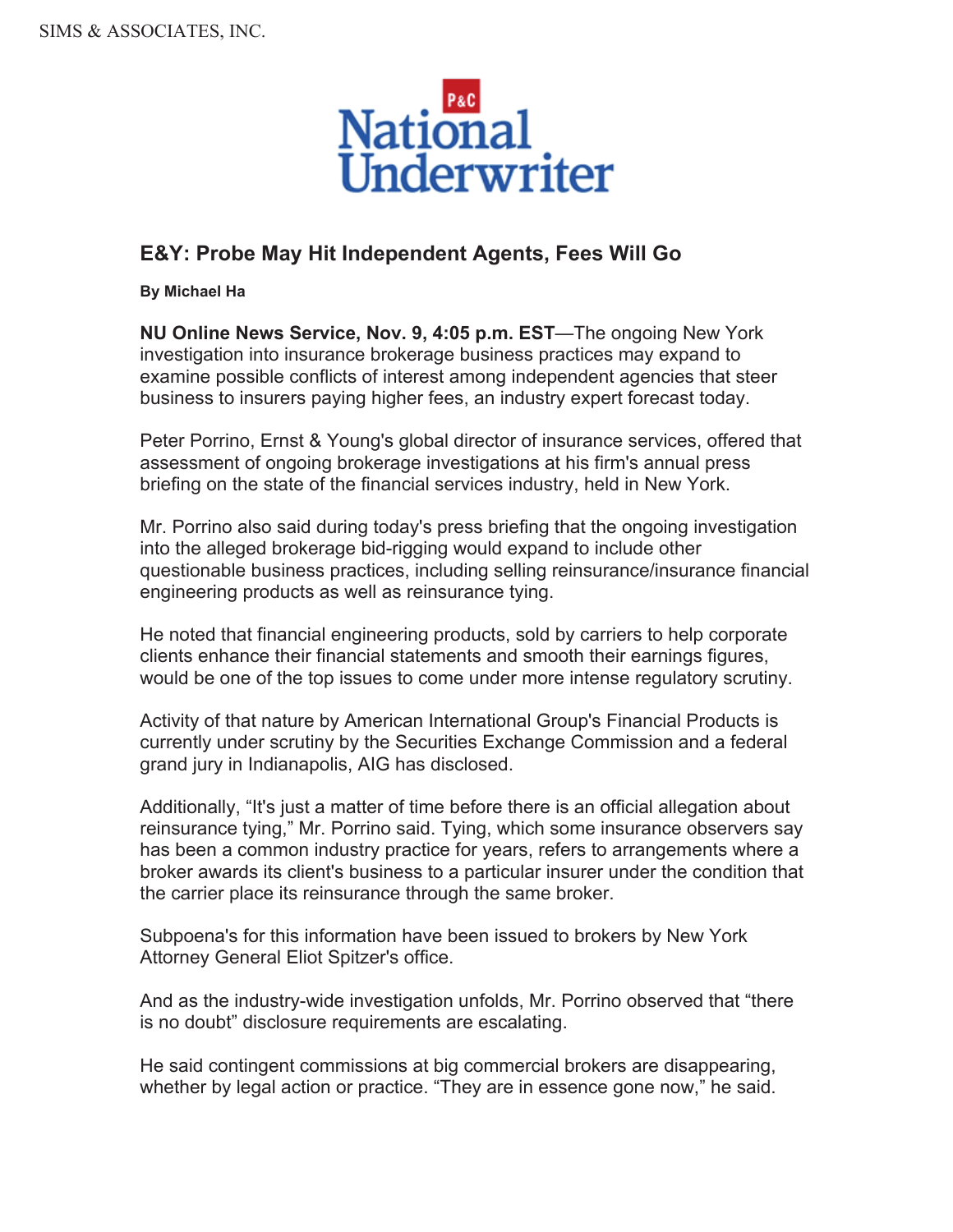Additionally, "the fines are going to be extreme for brokers that were doing the alleged bid-rigging and for insurers that helped enable the bid-rigging. There will be a lot of effort placed on figuring out how much bid-rigging was going on at commercial carriers," Mr. Porrino said.

In the mid-market, Mr. Porrino also predicted, the changing marketplace practices would lower contingent commissions or even eliminate them altogether.

Mr. Porrino also added that in the personal-lines side, even at the retail level, "there is little doubt that there has been steering going on, as well."

"It's just human nature—whether or not they meant to do it. When there are fees like contingent commissions coming in, there is a natural inclination for some agencies to steer business to people who are paying them the highest commissions," according to Mr. Porrino, who postulated that this specific issue will get closer scrutiny from state regulators in coming months.

Mr. Porrino stressed, though, that these agents haven't violated any law. "The only thing these independent agencies may have violated is maybe the trust of their customers," he said.

 If it turns out that there are enough examples of independent agencies steering business to carriers paying higher commissions, "whether such commissions were paid upfront or down the road, you will see changes enacted," he said. Such changes would include disclosures of incentives, "which I think is a foregone conclusion in the personal-lines space."

Mr. Porrino also forecast that such incentive fees could be eliminated altogether among independent agencies. "There is a reasonable chance of that happening. It will depend on what's found when regulators go in and start looking at all the emails of some of the smaller independent agencies," he said.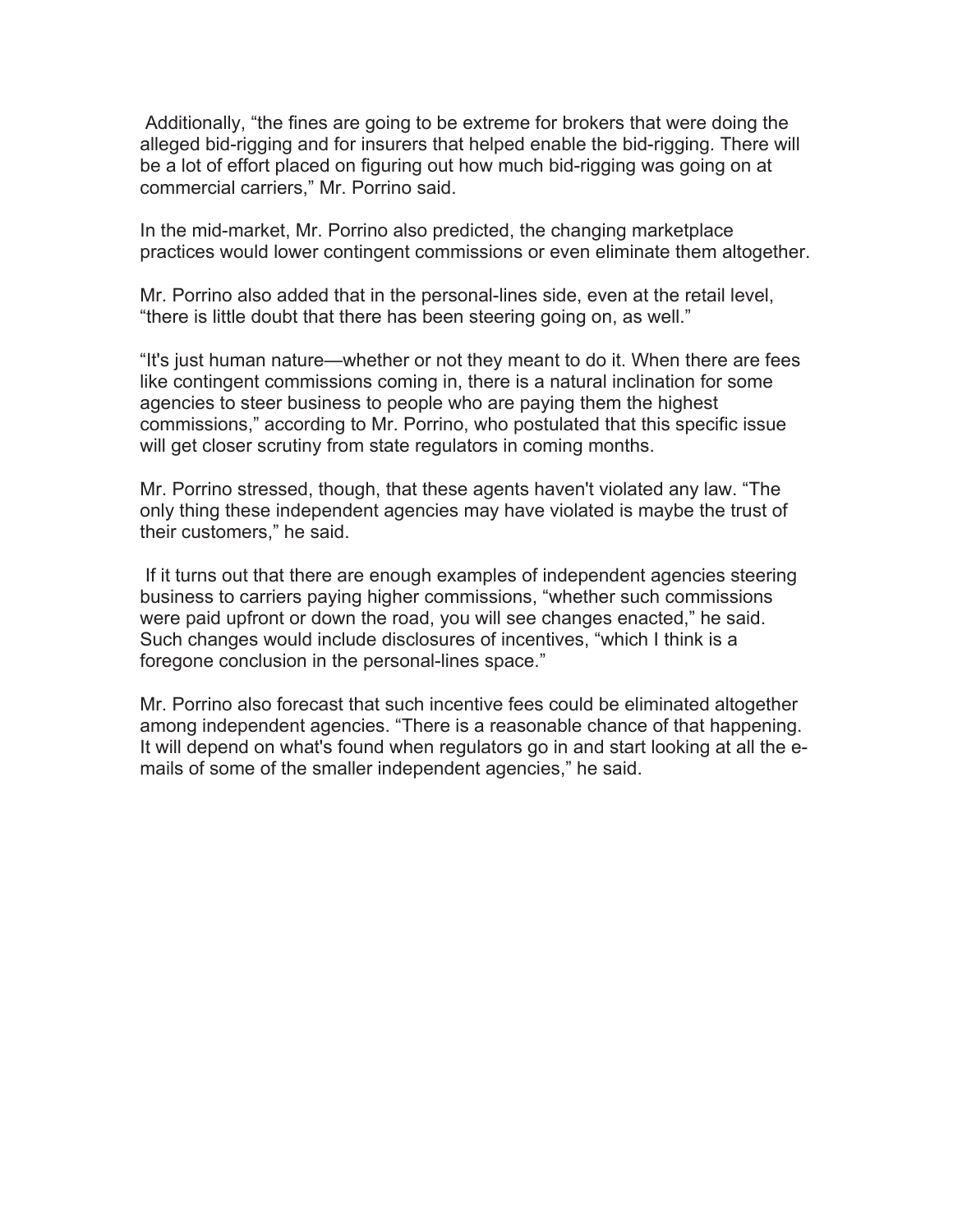

### **P-C Industry Was Ready For Hurricanes: E&Y Says**

**NU Online News Service, Nov. 9, 4:30 p.m. EST**— The U.S. property-casualty insurance industry may have its shortcomings, but its critics can't say the sector was not ready for this year's unprecedented hurricane season, according to an industry expert.

In fact, the industry was so well-prepared this hurricane season that despite facing four catastrophes all of which now ranks in the 10-most costly U.S. catastrophes ever, there won't be any structural changes forthcoming in the sector, according to Ernst & Young's global director of insurance services Peter Porrino.

Mr. Porrino offered his assessment of the p-c industry today in New York at his firm's annual press briefing on the state of the financial services industry.

Mr. Porrino noted that there is no mistaking the enormity of the hurricanes that struck large parts of Florida and Southeastern United States this past August and September. "With these four hurricanes, it's a heck of a lot of money that went out the door. But we don't see any structural changes happening now," he said.

According to preliminary estimates offered by Jersey City, N.J.-based ISO and Moody's Investor Service in New York, Hurricane Charley is now the fourth-most costly U.S. catastrophe, with an estimated \$6.8 billion insured losses.

Hurricane Ivan is ranked fifth-most expansive of all time, with \$6.5 billion insured losses. Hurricane Jeanne is ranked seventh, with \$4.7 billion in insured losses, while Hurricane Frances comes in at eighth, with \$4.5 billion in estimated insured losses.

Altogether, these four events this year bring to the p-c industry a total preliminary estimate loss of \$20-to-21 billion.

But, the industry was well-prepared for such hurricanes, Mr. Porrino said. He pointed to much more sophisticated catastrophe simulation modeling, as well as more policy exclusions and restrictions and increased deductibles.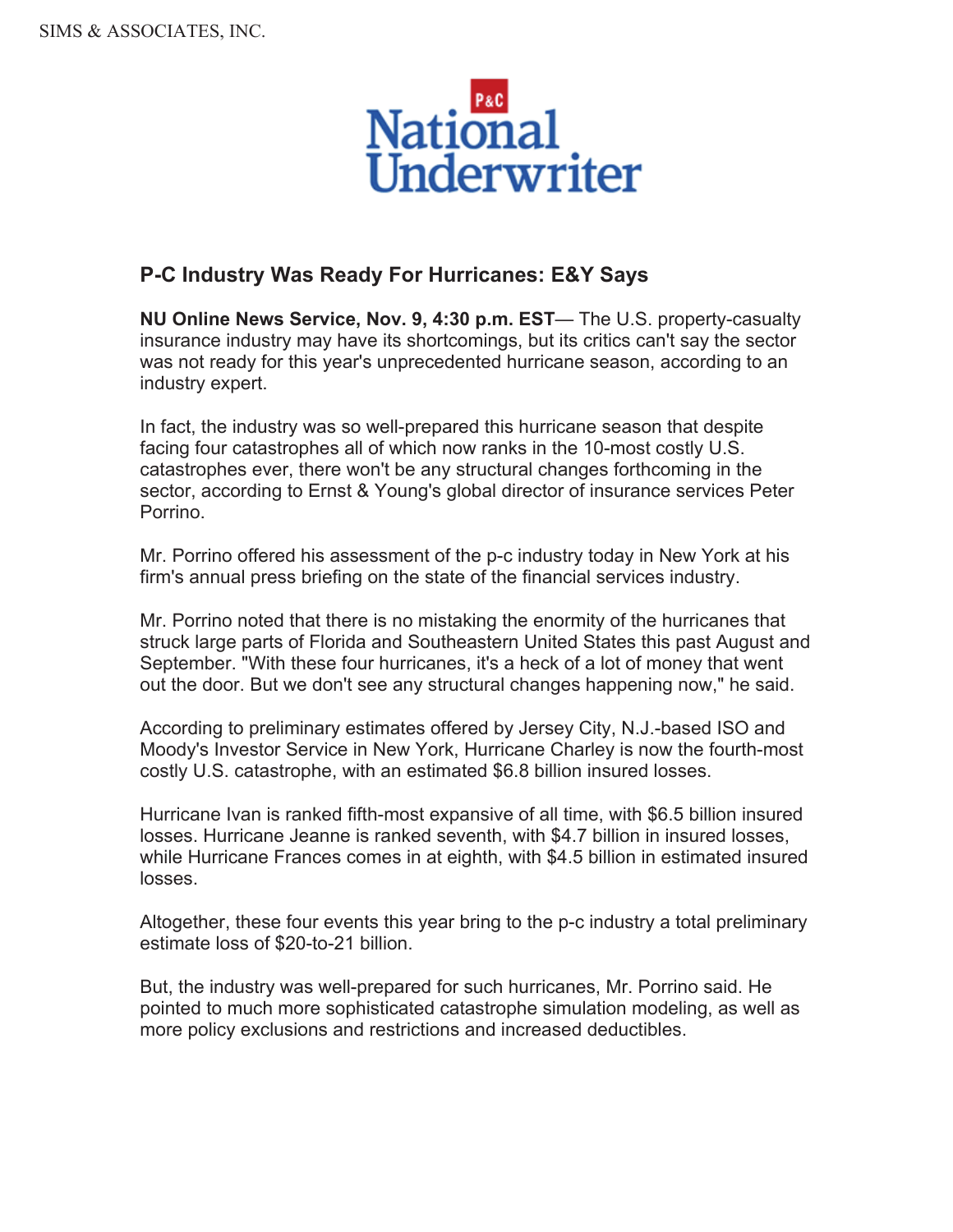He also credited the Florida Hurricane Catastrophe Fund with helping a lot of insurers "get up and get going in Florida" in the wake of this year's devastating hurricanes.

And generally, he emphasized, companies are doing a better job avoiding some of the higher catastrophe-prone regions. "A lot of money went out the door, but companies will replenish that given the profitability of the industry," he said.

Additionally, Mr. Porrino also offered assessments on various other industry developments during today's briefing.

• Return-on-equity is still high but will come down to more normal level: "At upwards of 15 percent, ROEs certainly look better than the anemic levels that they were a couple of years ago," Mr. Porrino commented. But he said they "probably will not remain there forever." He speculated that ROEs may stay at the 15-percent level for another year or two, "but then will likely start to come down to the more-normal range of 10-to-11 percent."

• Commercial pricing will fall at an alarming rate despite hurricanes: "If you look at the commercial property business, the rate change is in the negative territory," Mr. Porrino said. "The hurricanes are not fundamentally going to change that. They may decelerate the rate of decline, but that would be about it."

• Personal-lines pricing is also going down: Mr. Porrino pointed to State Farm rate filings over the last three years to make his point that personal-lines rates are fast declining.

"If you look at State Farm rate filings over the last three years by state and by rate changes, you see that every one is positive until last year," he said.

Mr. Porrino said that the "switch got thrown" from the beginning of 2004, "and from then on virtually every rate filing is negative." He said one reason the personal-lines rates are falling is that profits remain at a reasonably-robust level.

Some personal-lines carriers are showing low- 80s combined ratios. "Those are stellar, stellar combined ratios," Mr. Porrino said. Pointing back to State Farm, he said that the company appears to have concluded that "this is the right time to go out and grab some market share." So State Farm has filed for "some reasonably significant rate decreases in a lot of states this year," Mr. Porrino observed.

• Merger and acquisition activity is non-existent, but that will change, eventually: "I just have a couple of words on M&A activity: there is nothing happening," said Mr. Porrino.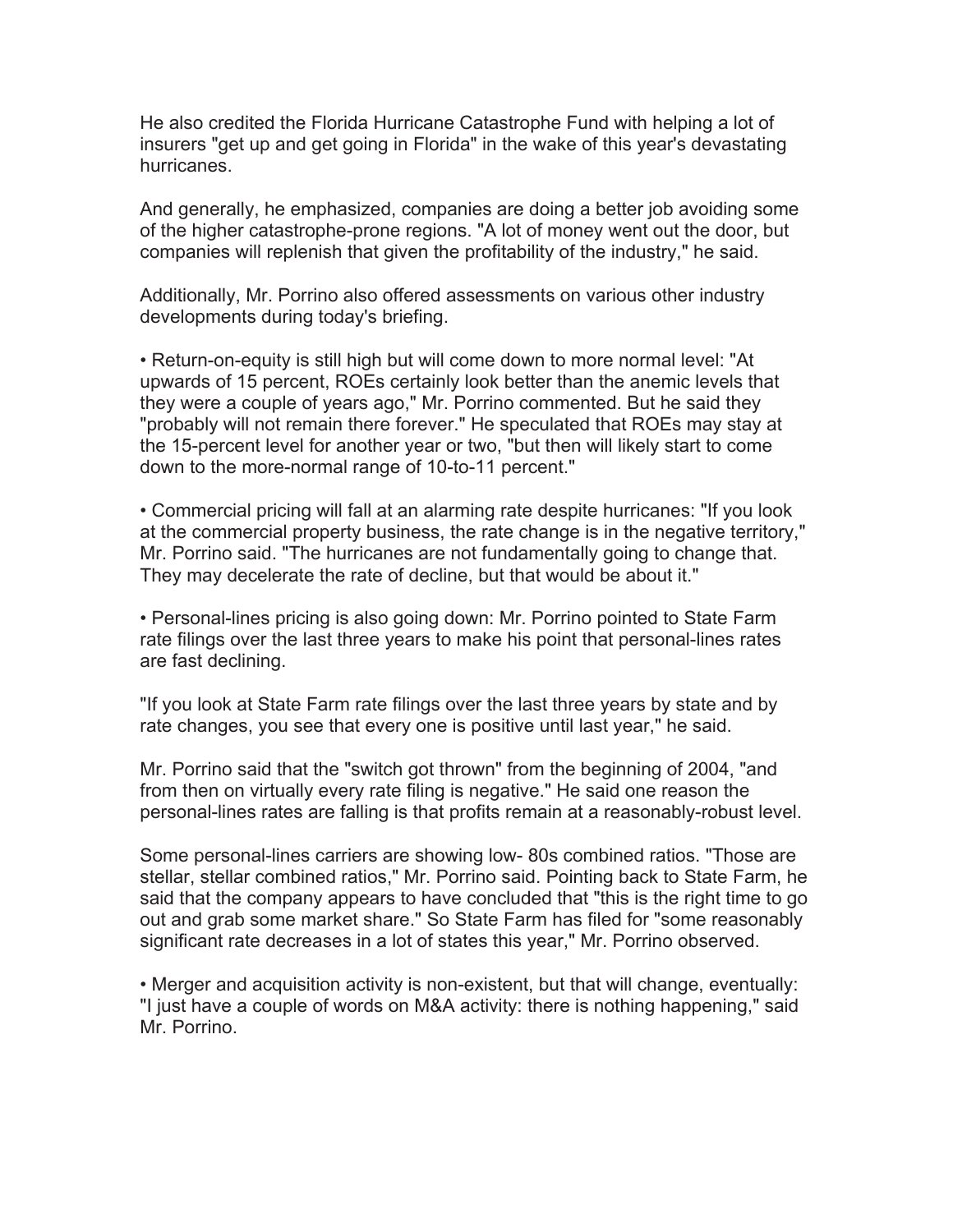In 2003, he noted, there was one deal, "obviously The St. Paul Travelers merger." But he said that transaction was unique because of the knowledge of the parties involved, and even that deal and the resulting combined entity "have not performed all that well."

This year, he said, what's happening is the same old story: "a lot of transactions driven by the selling need, a lot of exiting non-core, a lot of renewal-rights transactions."

One reason there haven't been more mergers in the sector, he said, is because of the control that brokerages exert on insurance buyers. "To the extent that the broker controls buyers of the product, what are you buying when you go buy another insurance company? But I think the balance of power may shift slightly in the future and that may enable more consolidation than what we've seen in the past."

Mr. Porrino speculated that at some point in time consolidation has to happen in the commercial P-C space because it's too fragmented. "The top 20 companies control 15 percent of the market. There is no financial service industry anything like it. So at some point in time, it has to consolidate," he said.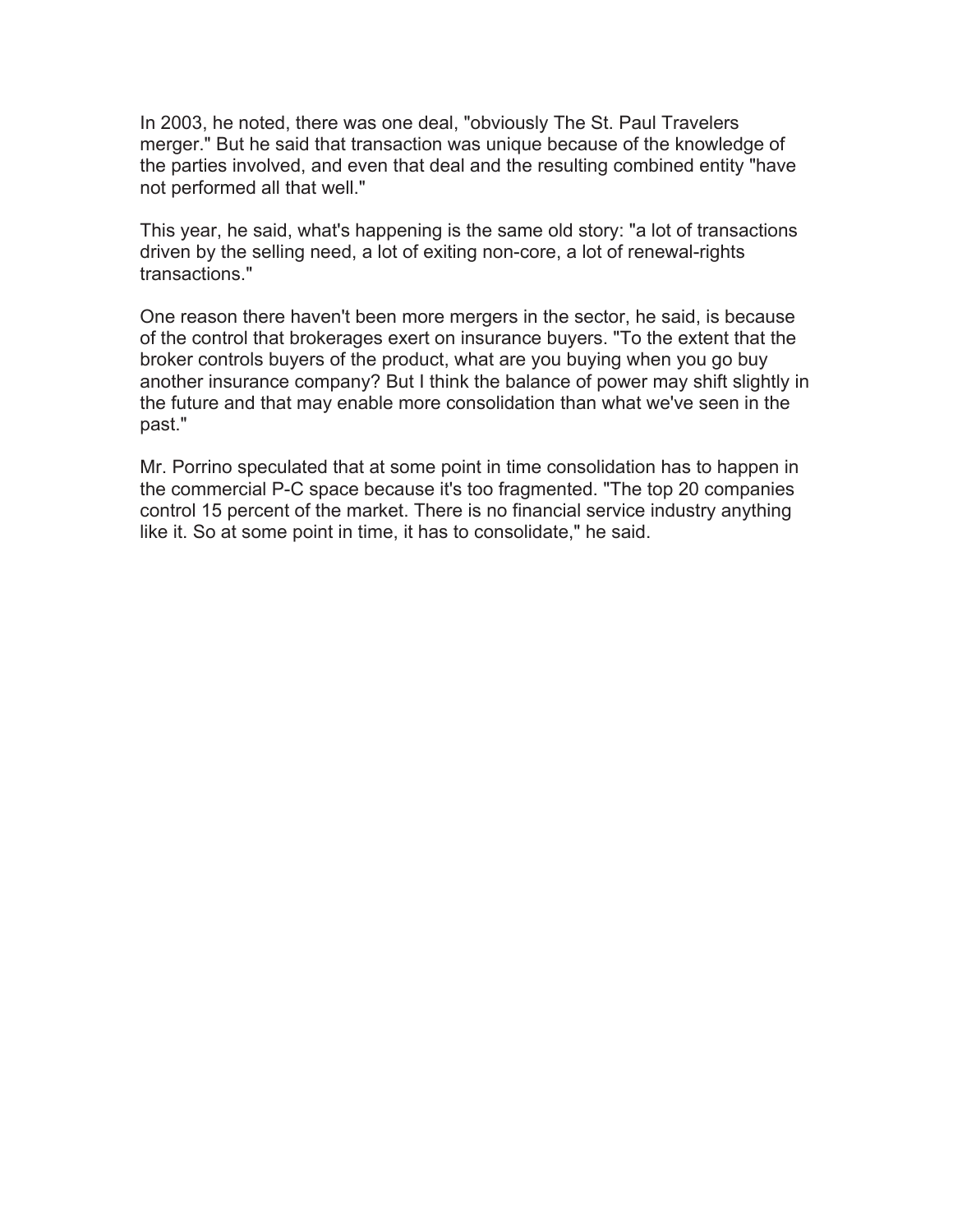# **HEDGEWORLD INSIDE EDGE**

## **Hedge Fund Changes Seen within Broad Asset Management Industry Evolution**

#### **By Chidem Kurdas, New York Bureau Chief**

Tuesday, November 09, 2004 3:10:10 PM ET

NEW YORK (HedgeWorld.com)—Common distribution platforms that include hedge fund products as well as mutual funds, annuities, separate accounts and insurance are the future business model for asset management companies, according to Steven Buller, Ernst & Young's Americas director and global codirector of asset management services.

Mr. Buller was speaking at an Ernst & Young briefing on the state of the financial services industry.

He sees these platforms as including both premium services targeting high-net-worth investors and lowcost brands for the retail sector. Hedge funds belong primarily in the premium category. But the overall setup resembles Wal-Mart, a large seller of diverse products at relatively low cost.

The risk/return profile of hedge funds is changing—in particular, they increasingly are diversifying from the long/short format to offer net long investments, Mr. Buller argued. He noted that it has become difficult for an individual manager to distinguish himself in the market as the number of hedge funds has increased from a little more than 2,000 in 1995 to approximately 7,000 this year.

Despite the difficulty of achieving returns in a crowded industry, Mr. Buller foresees ongoing expansion as far as the near future is concerned. "Expect continued sustained growth in the number and assets of hedge funds" over the next 18 months or so, he said.

Growth in traditional fund assets has stalled and hedge funds are one of the venues into which high-networth and institutional money has gone. Assets in hedge funds have grown from less than US\$100 billion in 1995 to between US\$800 billion and in excess of US\$1 trillion by late 2004.

"It is going to be an interesting next few years for our industry," he said.

CKurdas@HedgeWorld.com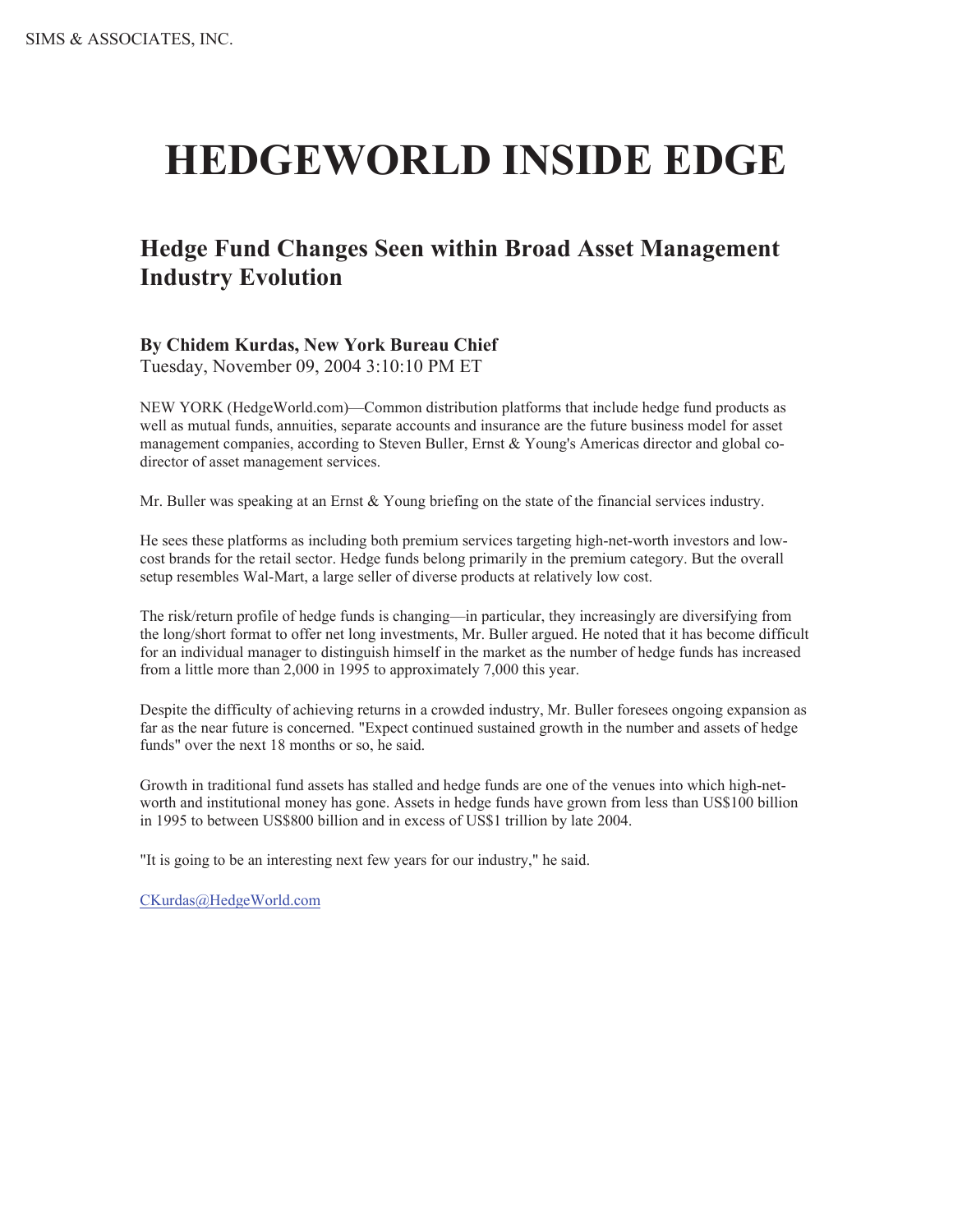SIMS & ASSOCIATES, INC.

# **InvestmentNews**

**November 10, 2004**

## **Regulators are not done, expert says**

This was the year of the regulator and New York State attorney general Elliot Spitzer "isn't done yet," said Steven Buller, Americas Director and Global Co-Director of Asset Management Services for New York-based Ernst & Young LLP at the firm's annual "State of the Financial Services Industry" press briefing in Manhattan on Tuesday.

Mr. Buller also predicted "continual and sustained" growth for hedge funds next year, and said there would be as many as 7,000 hedge funds within two years.

The Ernst & Young executive noted that investor dollars continued to flow to separately managed accounts, alternative products and exchange traded funds. "They are forcing the mutual fund industry to pay attention," he said.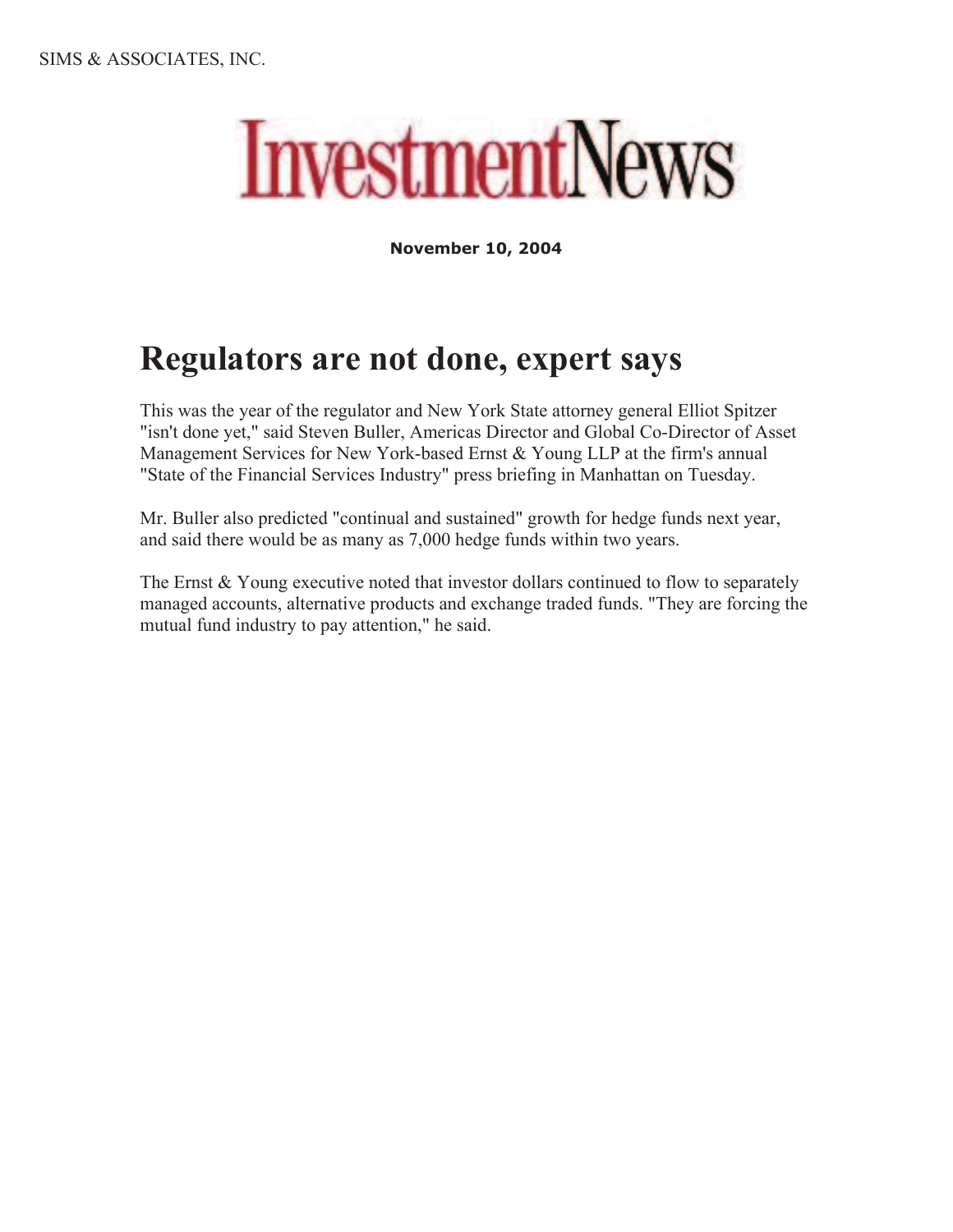

Published by A.M. Best Co., Inc.

#### November 11, 2004

## **Ernst & Young: Insurers Are Solid as Eventful 2004 Wanes**

NEW YORK November 11 (BestWire) — Both the life and property/casualty insurance sectors have managed this year to post good results by most common measures, but new challenges are on the horizon. That was the assessment Nov. 9 by Peter R. Porrino, global director of insurance industry services at Ernst & Young, at his company's "State of the Financial Services Industry" press briefing.

On the plus side, the property/casualty industry since early 2003 has achieved average returns on equity of about 14% to 15%. It is "very rare for the industry to get up to this level," Porrino said, but the performance still is behind that of banking and asset-management companies. Porrino said he expects returns to stay up for another year or two before falling to the norm of 10% or 11%.

While profits are robust, there is evidence that rates are falling. According to research by Morgan Stanley and Deutsche Bank, average three-month price increases in commercial property fell from about 24% in the third quarter of 2002 to zero early this year and to actual price reductions in this year's second quarter. Total commercial-lines rates of increase fell from about 30% to 9% over the same period.

Rates in personal lines also appear to be coming under pressure because of robust profits. Porrino said that early this year, leading writer State Farm began to file rate decreases with states, and it apparently has concluded that now is the time to grab market share.

While enjoying strong profitability, property/casualty writers have strengthened their reserves and have seen a stabilization in their ratings after downgrades following the terrorist attacks of 2001 and the downturns in the stock markets and interest rates, said Porrino.

Of particular note is the writers' ability to withstand the claims resulting from the four hurricanes that struck Florida in August and September. These storms caused estimated insured losses of \$20 billion to \$21 billion in 2003 dollar values, slightly more than those caused by Hurricane Andrew in 1992 and slightly less than those in the terrorist attacks on the World Trade Center and Pentagon in 2001. "It's amazing there was no dislocation and very little damage to companies," Porrino said. He attributed the results to catastrophe simulation modeling, more exclusions and restrictions on policy forms, higher deductibles, the Florida Hurricane Catastrophe Fund and a deemphasis of growth in catastrophe-prone areas. He said only one insurer has become insolvent because of the storms, and one other may fail.

After seeing their returns on equity fall from an average of about 13% in the mid 1990s to less than 6% in 2001, life insurers have rebuilt their average returns to nearly 12% through growth in assets and a reduction in general expenses. Growth of life insurers' assets has stayed within a narrow range of 3% to 8% since 1999 and currently is at about 6%. Growth in annuity assets has swung widely (1% to 15%) because of links to the stock market and currently is about 7%, Porrino said.

On the expense side, life insurers "have done a good job," according to Porrino. Since 1997, they have reduced their general expenses as a percentage of total assets to 1.11% from 1.42%.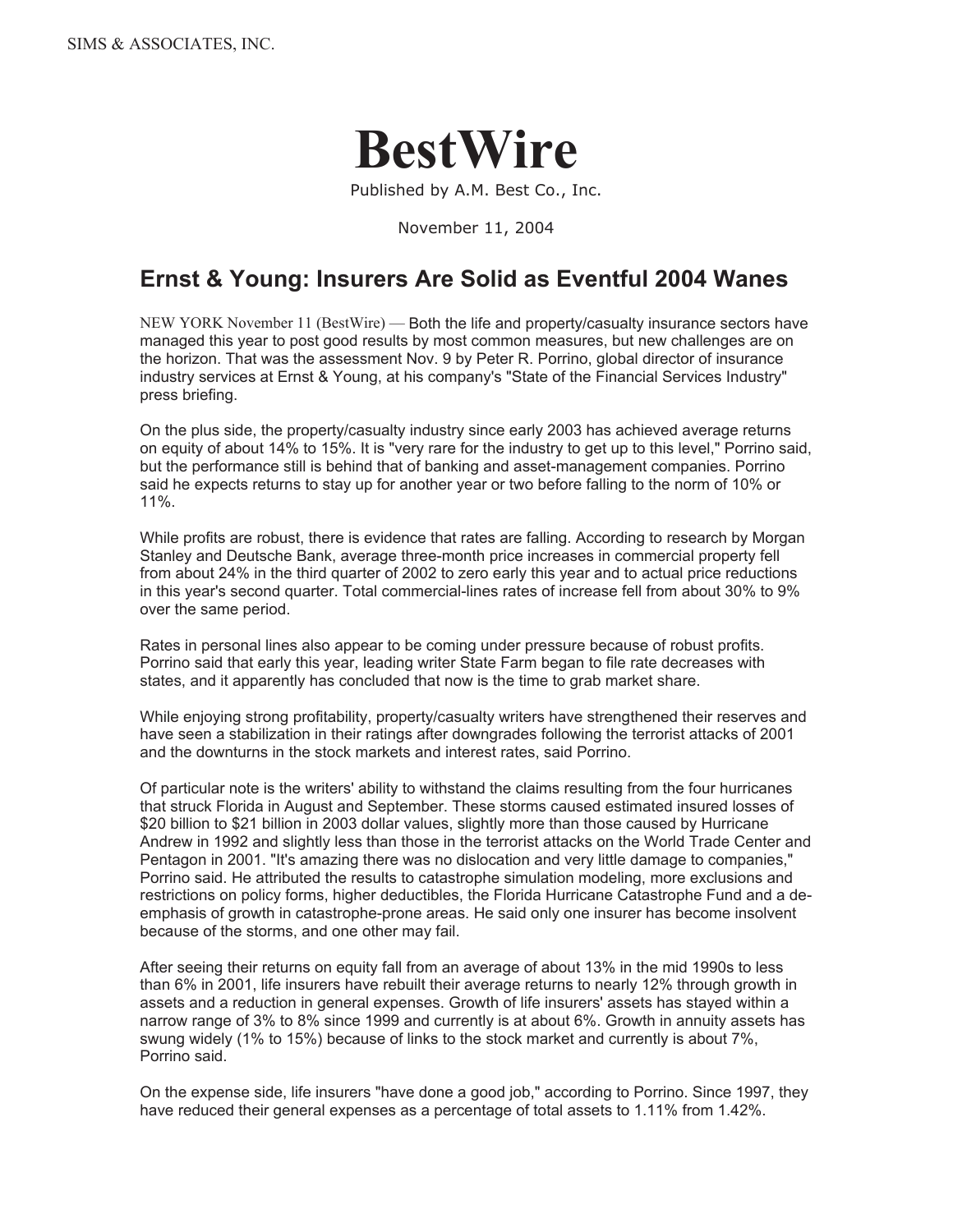That's significant because based on a 10-to-1 ratio of assets to equity, the reduction generates about a 300-basis-point improvement in return on equity. "To move significantly in the future, insurers will have to move distribution costs," he said. "They are a big driver of expenses."

Though property/casualty mergers and acquisitions have been dormant except for the St. Paul Cos./Travelers combination, life companies have been more active. In 2003, the life mergers were strategic in nature: Manulife and John Hancock, Axa and MONY Group, Bank One and Zurich Life, and Prudential buying the retirement business of Cigna. Porrino said this year's moves, however, have been driven by sellers, led by the divestitures of CNA's individual life business to Swiss Re and Safeco's life and investment business to Berkshire Hathaway/White Mountains. Porrino said he expects consolidation to pick up in 2005, driven by cost pressure; lackluster sales; the need to grow distribution; and back-office rationalization. He also said European companies, out of the market since 2001, are likely to regain buying interest as balance sheets strengthen.

The business practices of property/casualty personal lines and life insurance may suffer some regulatory fallout from the current investigations into commercial property/casualty lines, where New York state Attorney General Eliot Spitzer and federal and state regulators have turned up evidence of bid rigging, reinsurance tying and brokers steering business. Porrino said he expects personal lines will next feel pressure to reform their business practices, followed by life insurance in 2005. He said he doesn't expect fines to be large in personal lines and life, but he predicted requirements on disclosure of incentives and compensation would increase.

What happens to life distribution could be dramatic, said Robert W. Stein, chairman of global financial services. "When you pull that first string, you don't know how the rest will unravel," he said.

(By Ron Panko, senior associate editor, Best's Review: Ronald.Panko@ambest.com) BN-NJ-11- 11-2004 12:56 ET #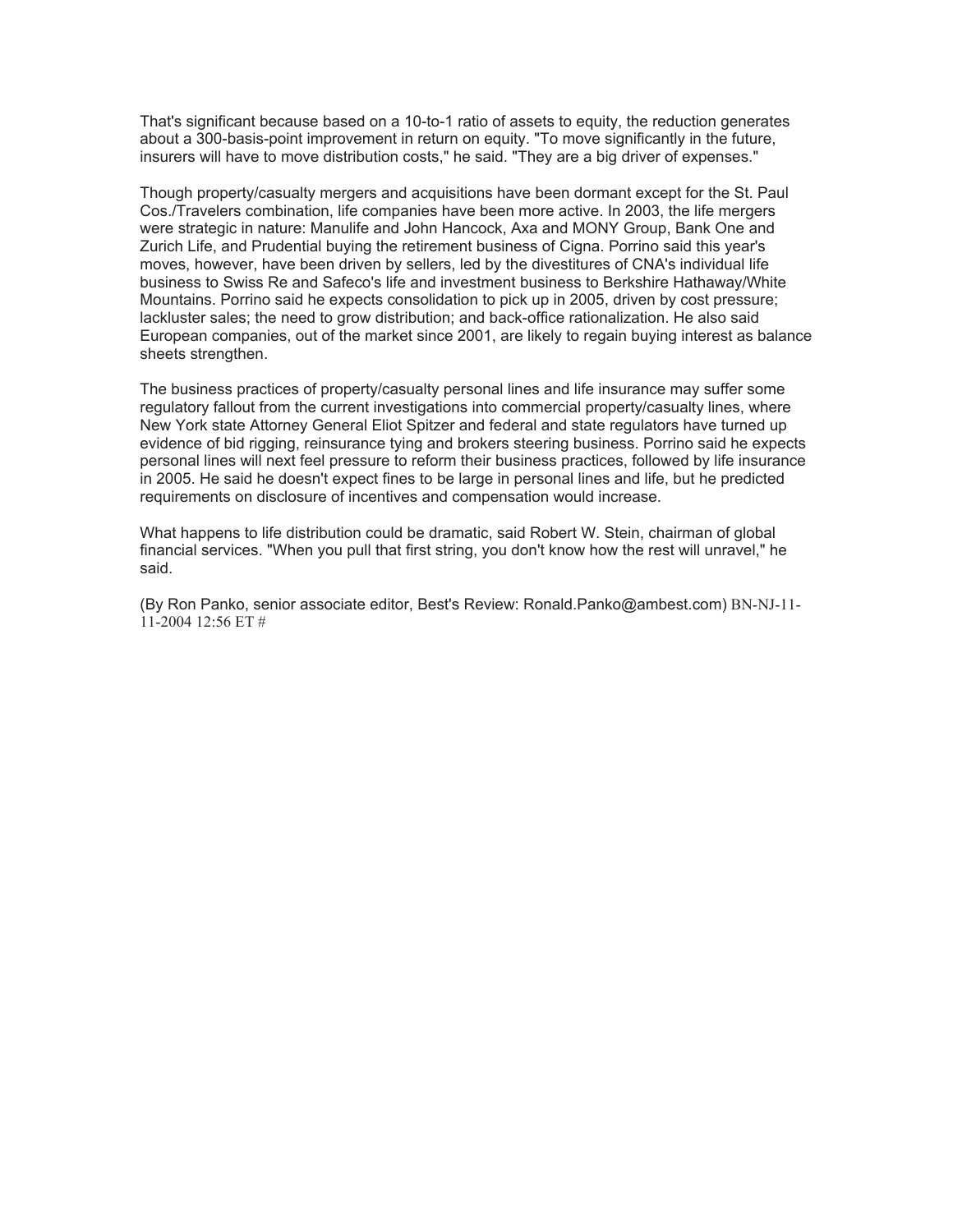

November 15, 2004

# **Costs likely to push insurance mergers**

By Charles Paikert

NEW YORK - Cost pressures and lack luster sales will rekindle merger and acquisition activity in the insurance industry, according to Ernst & Young LLP executives.

In addition, noting the profound impact of investigations by New York Attorney General Eliot L. Spitzer into the asset management and insurance industries, E&Y executives predicted more of the same next year.

"He isn't done yet," said Steven Buller, Americas director and global co-director of asset management services for the firm, speaking at the New York-based firm's annual state of the industry briefing.

Mr. Buller's counterparts, Peter Porrino, global director of insurance industry services and Americas director of financial services products, and Barry Kroeger, deputy director of banking and capital markets for the Americas, predicted increased mergers-and-acquisitions activity in the respective industries they cover.

While there have been relatively few mergers and acquisitions in the life insurance industry in the last few years, Mr. Porrino said, he expects a return to industry consolidation next year, citing cost pressures and lackluster sales as driving factors.

"The big question," he said, "is: What will Europe do? I think it's likely you will see European companies get back in."

Among banks, Mr. Kroeger forecast, smaller banks will continue to be acquisition targets. "It's inevitable," he said.

Mr. Kroeger also predicted that banks will continue to pursue a larger share of the financial planning business. "Everyone is trying to figure out how best to do that," he said.

What's more, Mr. Kroeger said, he believes that banks have a "definite advantage" in financial planning because of their "cost of operations and customer flow."

Robert Stein, chairman of E&Y's global financial services, characterized the banks' renewed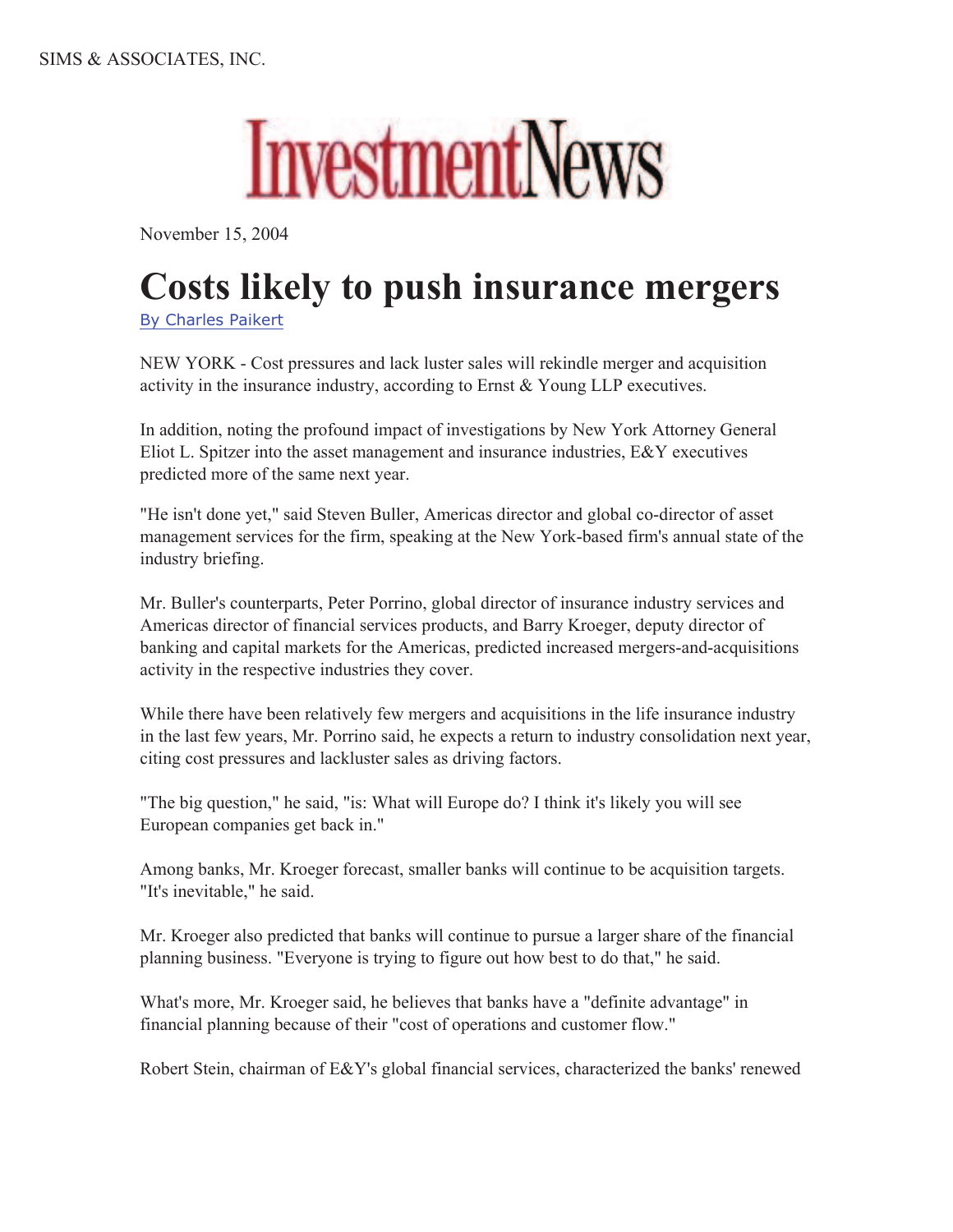emphasis on financial planning and advising as part of the "rush to capture the high-net-worth customer."

He also predicted a "move toward proprietary product" by banks but warned that they could quickly find themselves conflicted between offering what's best for the customer and what's best for the bank. As a result, Mr. Stein said, the trend toward financial planning in banks "could well get dicey" and move into "Spitzer territory."

As a result of investigations by Mr. Spitzer and the Securities and Exchange Commission into the mutual fund industry, Mr. Buller said, compliance costs have increased significantly, and he expects a "comprehensive and continuous" focus on compliance matters.

Although the number of mutual funds has declined, he noted, fund assets have rebounded to \$7.5 trillion as of September, up from \$7.4 trillion at the end of 2003.

Mr. Buller also noted the explosion of hedge funds, which now number 7,000, and, he said, should enjoy "continuing and sustained growth" for the next two years.

He also noted that investor dollars have continued to flow into separately managed accounts, alternative products and exchange traded funds. "They are forcing the mutual fund industry to pay attention," Mr. Buller said.

In fact, he described mutual funds as a mature industry, after having had its "midlife crisis."

The key to the industry's future, Mr. Buller said, is the migration toward a common platform that will encompass a plethora of services and products, including wrap accounts, mutual funds, annuities, insurance and alternative products, and will be offered at either premium pricing for affluent customers or discount prices for retail customers.

"It will be like a large building with two entrances," he said, "one for Neiman Marcus customers, the other for Wal-Mart shoppers."

The banking industry faces mixed prospects, according to Mr. Kroeger. He noted that key benchmarks in the industry, such as return on equity, asset quality and total equity capital, remain at healthy if not record levels.

However, Mr. Kroeger warned, management will face unrelenting scrutiny on regulatory, compliance and corporate-governance issues.

The good news for the industry, he said, is that "by any measure, boards are operating more effectively than one year ago. The balance of power has shifted [from the chief executive] to the board of directors."

What's more, Mr. Kroeger added, banks' internal-audit functions have "improved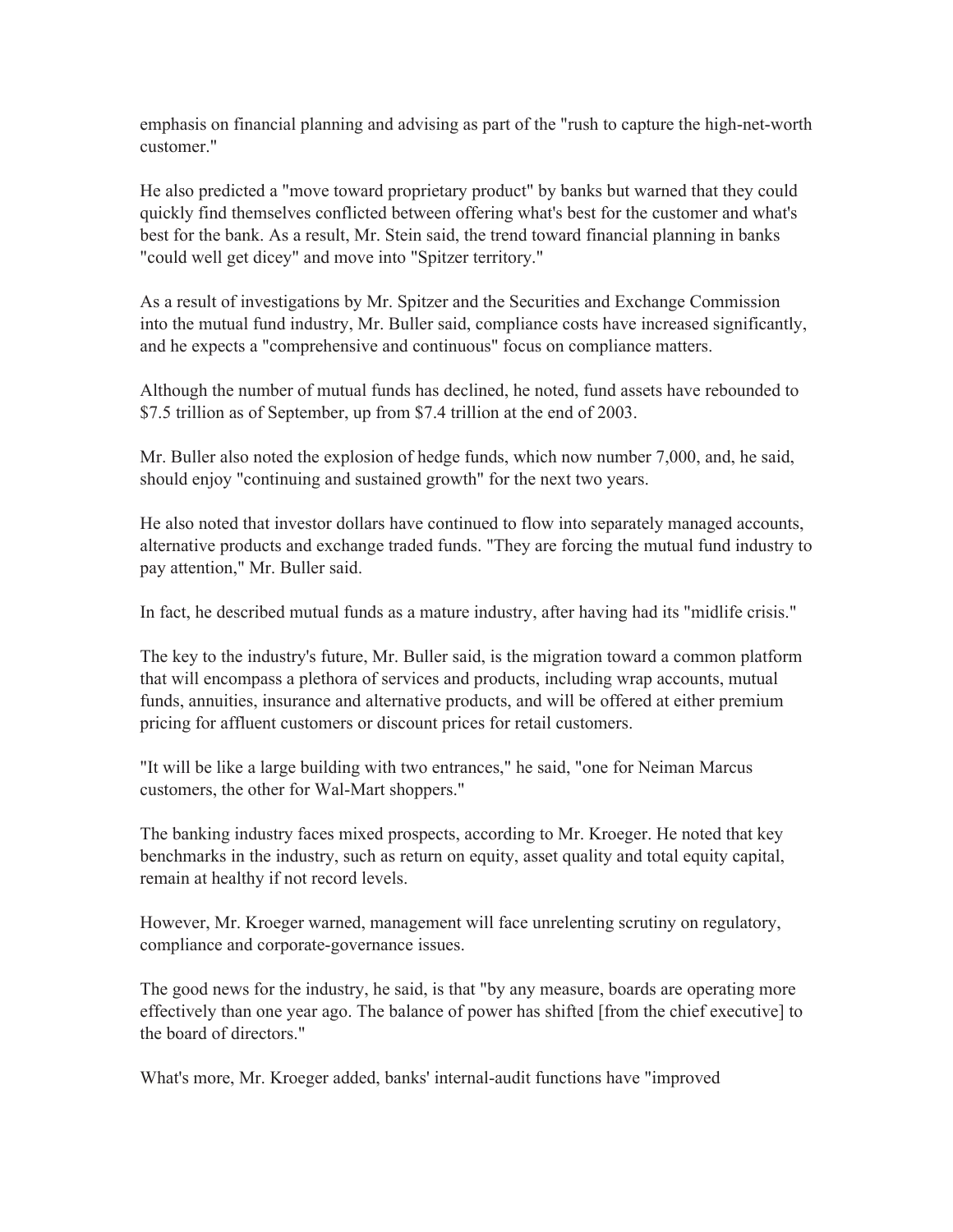substantially," while at the same time, there has been "real meaningful changes at the operating level."

Although the insurance industry has also been rocked by regulatory investigations, Mr. Porrino predicted a 3% to 8% growth in assets and said life insurance companies will be "more asset-driven entities than they have been in the past."

For property-and-casualty insurance companies, he said, bid rigging and conflicts of interest among brokers remain major issues. Disclosure requirements for insurance companies, Mr. Porrino predicted, "will go way up," regulatory fines "will be severe," and disclosure of incentives " is a foregone conclusion."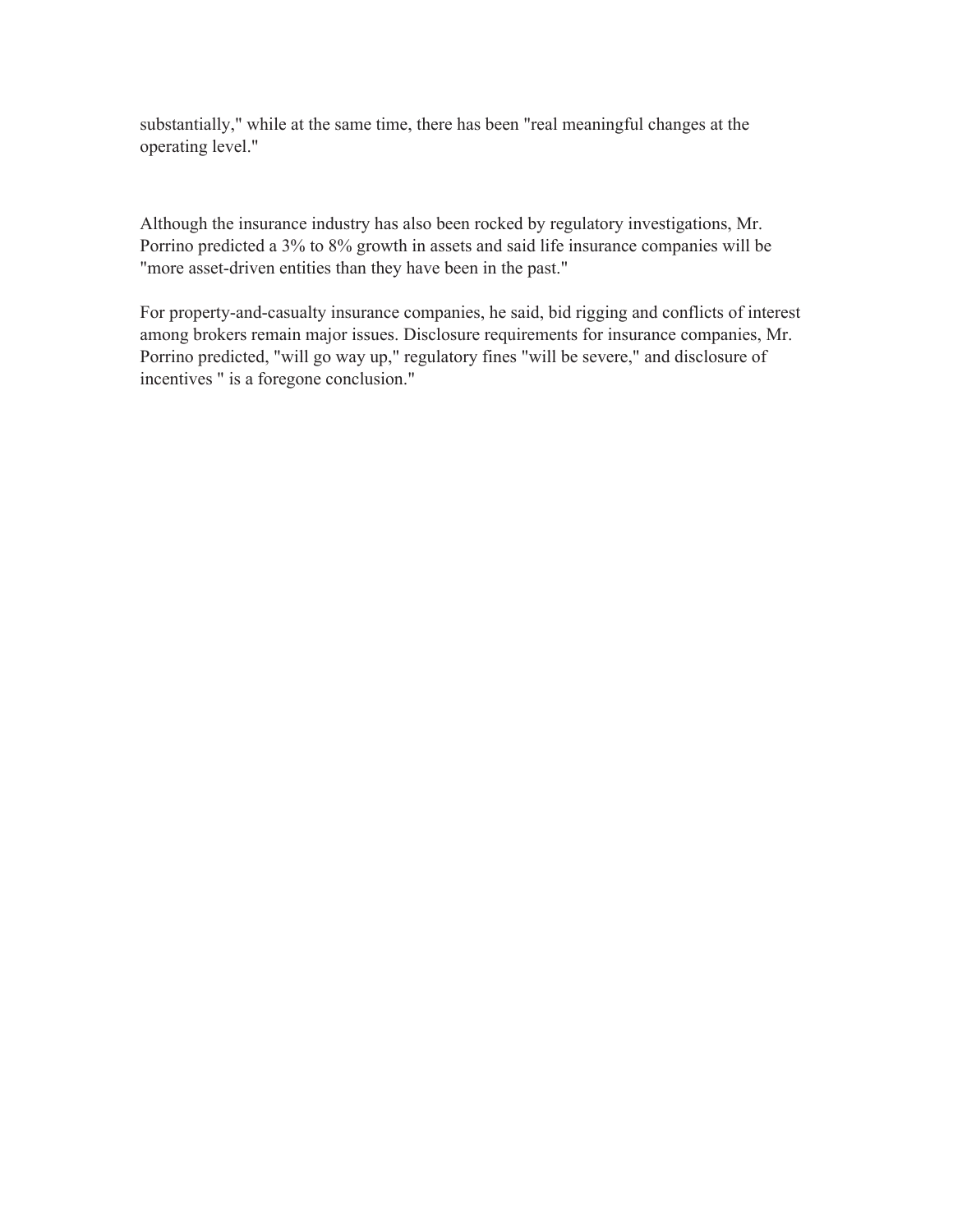

**November 15, 2004**

## **Research firms face a cruel twist**

*SEC could land hard on soft dollars, hurting the business it helped to boost*

#### By Aaron Elstein

Published on November 15, 2004

The burgeoning business of providing independent stock analysis, an industry hugely boosted by regulators determined to clean up Wall Street, may soon become a victim of those same people and a new cleanup effort.

Scores of independent research outfits that have sprung up in recent years are facing the loss of one of their principal sources of revenues--so-called soft-dollar commissions. Some big mutual fund managers have already scaled back or altogether stopped paying soft-dollar commissions, which are hidden expenses for trading, research and other services that drive up costs for mutual fund customers.

#### **Awaiting word**

Now, a Securities and Exchange Commission task force is examining the use of soft dollars and is expected to recommend by year-end strict new limits on their use.

"A drop in soft dollars is a real threat for independent research firms," says Steven Buller, national director of investment management services at Ernst & Young. "You'd have to question whether all the firms that have just gotten started could generate enough business to survive."

A recent survey by the Investorside Research Association, a consortium of 75 independent firms, goes much further. It forecasts that an SEC ban on soft dollars could drive 70% of independent research shops out of business.

#### **Huge gap to fill**

While executives at some of the larger independents insist that they could withstand the loss, they could be the exceptions. That's because soft dollars accounted for 60% of the industry's \$1.38 billion of revenues last year, according to Integrity Research Associates, a Darien, Conn., consulting firm. They also helped the industry to mushroom to 400 firms today, a 50% expansion over the last six years.

Ironically, the challenge facing independents is being driven by the SEC, which gave the industry a shot in the arm last year. As part of the settlement into research practices at large investment banks, the agency forced big Wall Street firms to pay \$432 million over five years to subsidize independent research firms.

Regulators wanted to strengthen independent firms so that they could provide a counterweight to the Street's chronic cheerleading. But the growing chorus of independent voices could fade fast if the SEC slaps limits on the independents' largest revenue stream.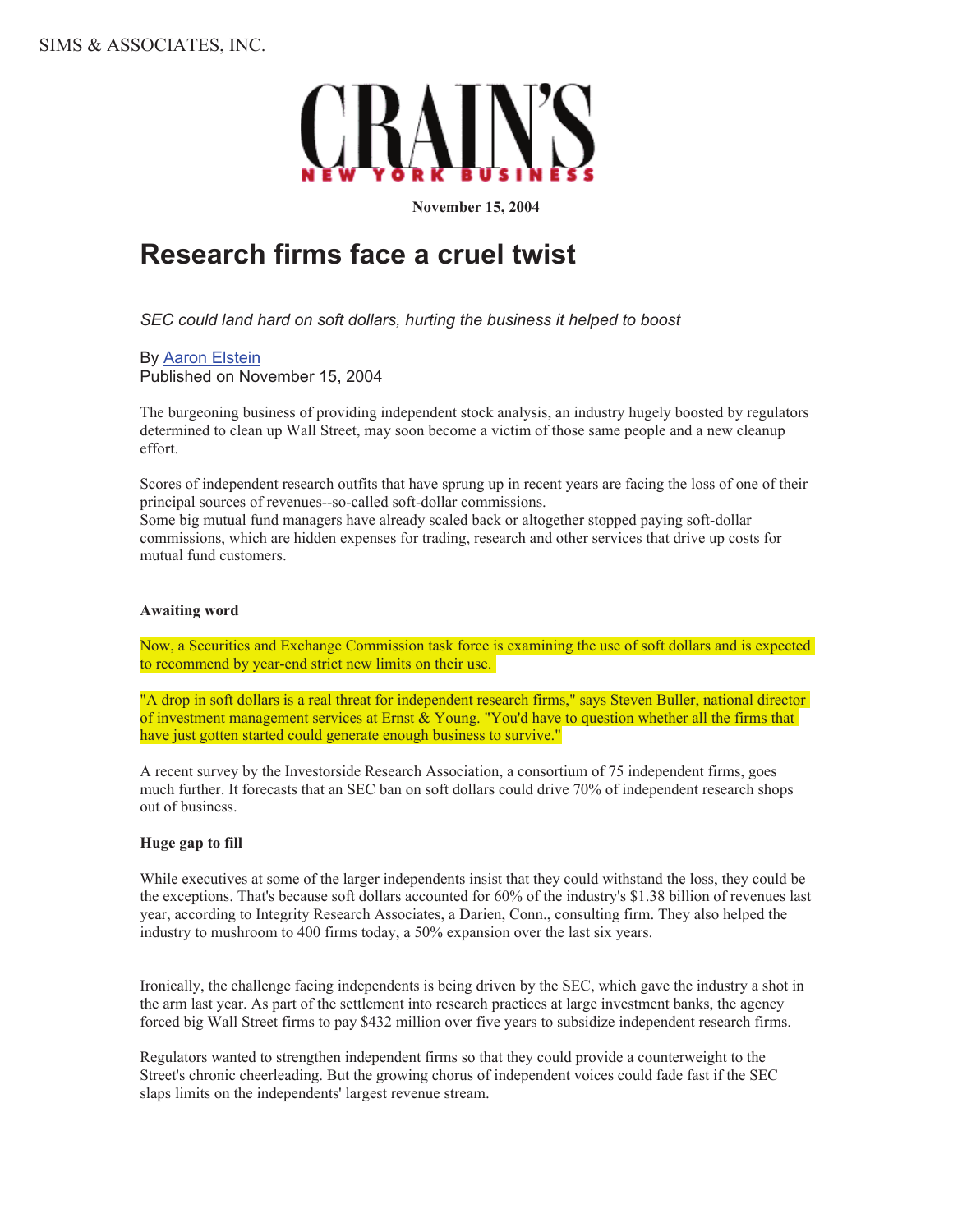#### **Surprise, surprise**

"This is a classic example of the unintended consequences of reform," says Michael Mayhew, chief executive of Integrity Research Associates.

The threat to independents began after the market-timing and late-trading scandals erupted in the mutual fund business last year, exposing the fact that several prominent fund firms had done little to keep down costs for their investors. As part of the effort by the \$7.6 trillion fund industry to demonstrate that it was serious about cleaning up its act, its chief trade group, the Investment Company Institute, took action.

Among other things, it recommended in December that the SEC ban soft-dollar commissions. What's more, the ICI specifically asked that fund managers be prohibited from making hidden, soft-dollar payments for independent research.

The SEC convened a task force in March to explore the matter. In the meantime, several large, scandalscarred fund operators, including Janus Capital and Putnam Investments, announced that they would scale back or cease paying soft dollars.

Even mighty Fidelity Investments, untouched by the scandal, proclaimed that it would cease paying for stock market data through soft-dollar arrangements with trading firms, and instead would bring those payments above the table by parceling them out directly.

The effort by fund firms to lower trading costs, combined with uncertainty over how the SEC will change the rules governing soft dollars, has already taken its toll on independent research firms.

"Business definitely got hurt during the summer, and everyone is still waiting to see what the SEC will do," says John Eade, president of Argus Research Co. in Manhattan. One result of the uncertainty is that 65% of the firms surveyed by Investorside Research Association said

they have laid off or postponed hiring employees.

#### **Change of fortune**

That's a dramatic change for an industry that was helping to revive the stock research business. After the bubble popped, firms like Goldman Sachs and Credit Suisse First Boston laid off scores of analysts, and the number employed by Wall Street firms in North America fell by 14%, according to San Francisco research firm StarMine Corp.

But thanks to the proliferation of independents, the number of analysts has risen by 7% this year, to 3,381, the first increase since 2000.

"The independent research market has been a great way for analysts to get back on their feet and escape from investment banking-focused research," says Richard Lipstein, a principal at recruiter Boyden World Corp.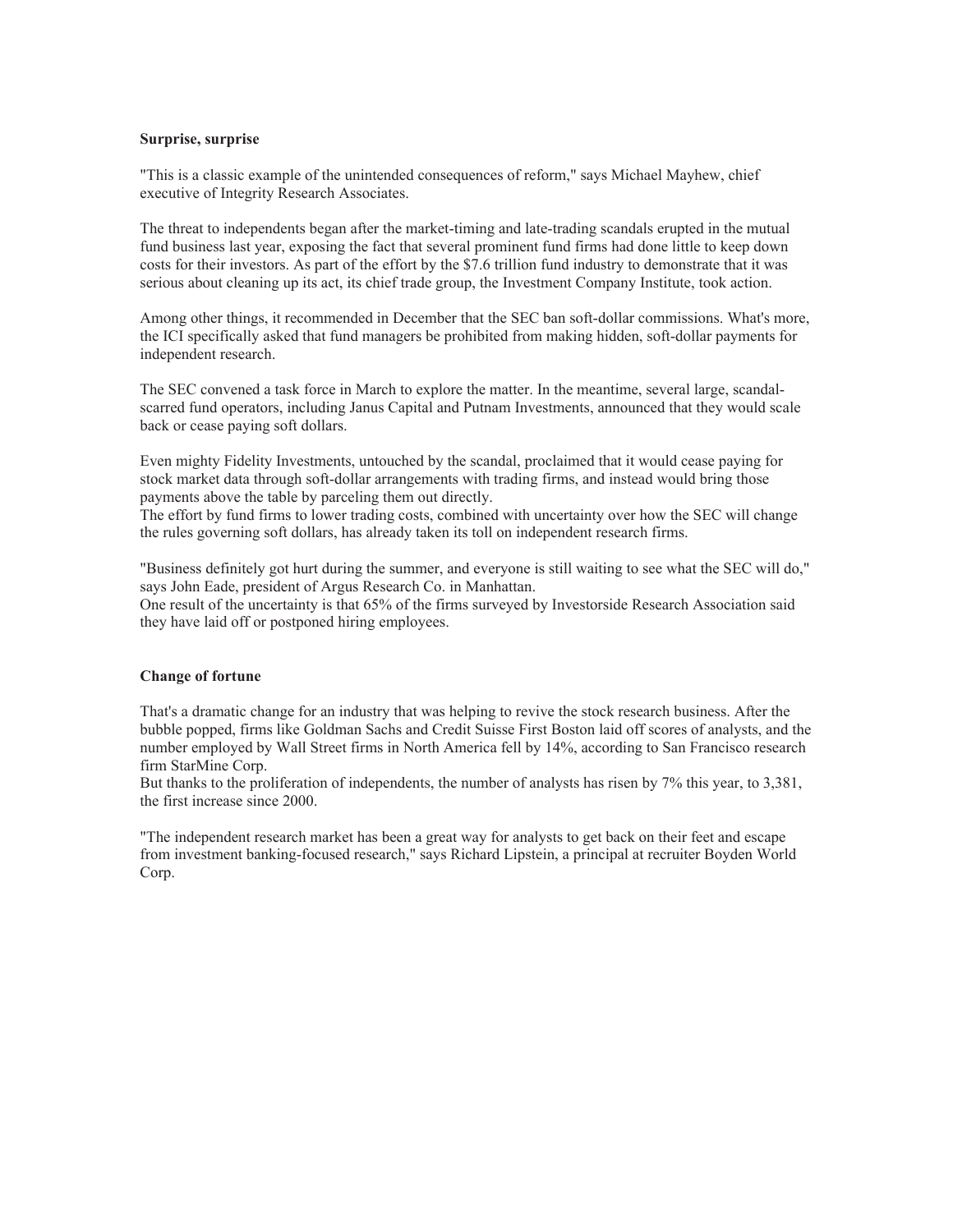

**November 15, 2004**

#### **TOP STORIES OF THE WEEK**

#### ·**STATE OF THE INDUSTRY 2005 Shaping Up To Be An Interesting Year**

**By Jim Connolly** New York

Life insurers are looking more like asset managers and asset managers are facing structural changes going forward, according to Ernst & Young executives who spoke during the firm's annual review of the state of the financial services industry.



> OVER THE LAST DECADE the life insurance industry has been steadily shedding mortality risk and relying instead on fees and margins from assets under management.

The life insurance industry is shedding mortality risk, relying instead on fees and margins from assets under management, said Peter Porrino, Americas director of financial services practice and global director of insurance industry services, with Ernst & Young, New York.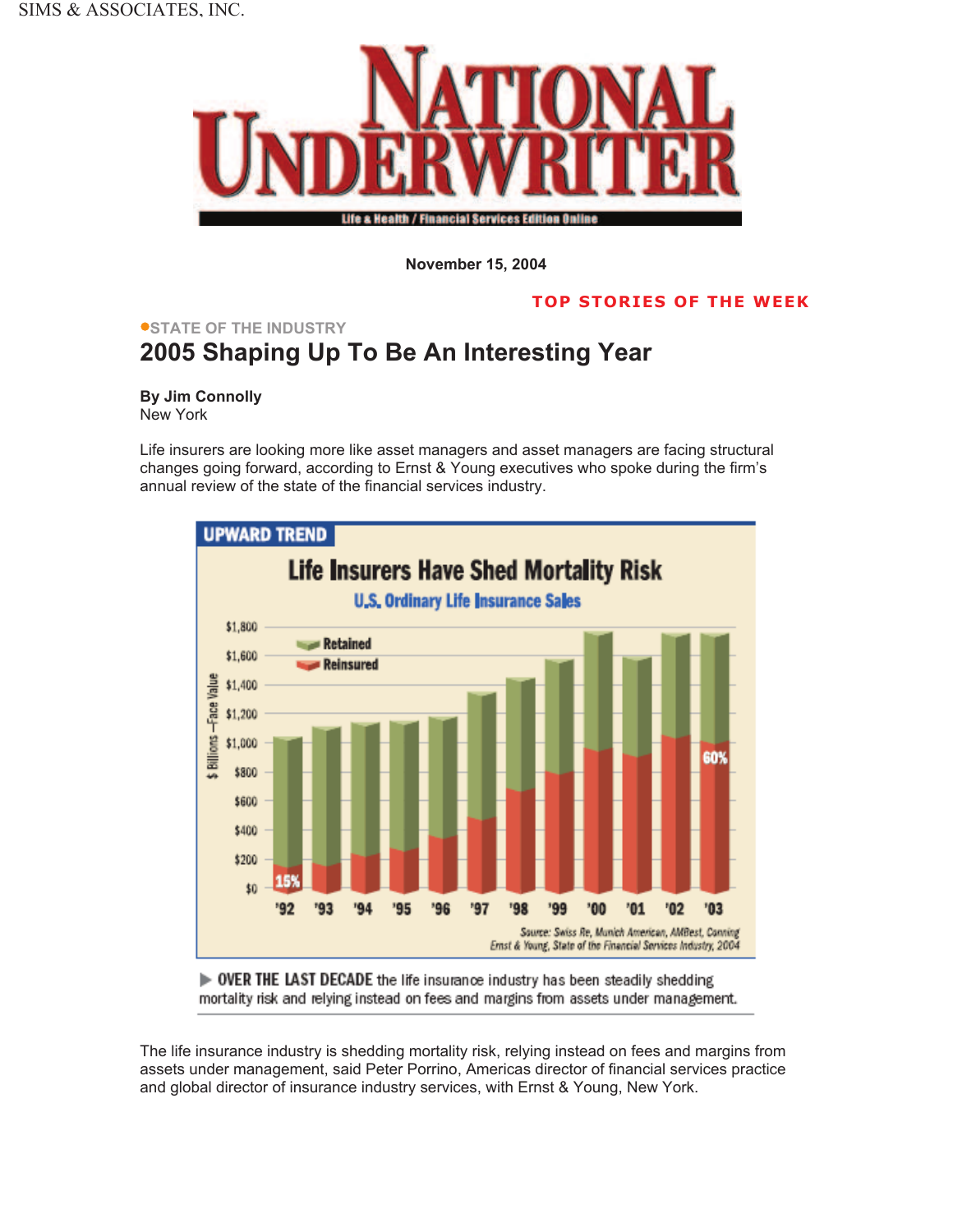While those assets under management have contributed to strong performance, cost control has been a real driver of recent returns, he added. General expenses as a percentage of total assets dropped 31 basis points to 1.11% in 2003 compared with 1.42% in 1992, Porrino said.

The improvement does not suggest that efforts to control distribution expenses could mean the end of the career agent, he said, but rather that there will be a "slow attrition" of career agents.

Strategic acquisitions also will help insurers with results, he said. In 2003, he noted, there were a number of strategic mergers and acquisitions which were followed by a lull in 2004. However, he anticipates activity picking up again in 2005.

"Cost levels are so important that there will be a need to get costs down through consolidation," he said. Expansion of distribution will be achieved through acquisition, he continued, and European insurers could return to the market.

In fact, according to Porrino, strategic deals in the \$10 billion to \$20 billion range will be done by reasonably big companies.

Consolidation was also an issue touched on by Barry Kroeger, deputy director of E&Y's Americas banking and capital markets practice. The consolidation trend among over 7,000 banks in the U.S. will continue apace, he added.

Porrino also said that in light of heightened regulatory scrutiny, insurers will have to be more aware of "reputational risk" going forward. Additionally, in the future, there will be more stringent rules on what constitutes risk transfer, he predicted.

In light of probes by Eliot Spitzer, New York state Attorney General, it is likely there will be new requirements for disclosure of life insurance compensation as well as for property-casualty insurers, Porrino said.

Robert Stein, chairman of E&Y's Global Financial Services practice, said boards of directors are having more impact than they did even 18 months ago as corporate governance practices are revisited. And more board sessions are being held without the company's CEO, he added.

Insurers and banks continue to separate the function of CEO and chairman of the board, he said. In 1998, 76% of banks and 85% of insurers had a combined post compared with a respective 68% and 60% in 2003, he added.

But even with the increased oversight, CEO compensation still remains relatively high, Stein said, noting that in 1993, the average CEO compensation for the top 50 banks and insurers was \$2.6 million compared with \$8.5 million in 2003.

One industry that is undergoing both regulatory and structural changes is the asset management industry, said Steven Buller, Americas director and global co-director of asset management services with E&Y.

In fact, according to Buller, the changes initiated by Spitzer have resulted in the average compliance staff increasing from 2.5 people and 2 part-time attorneys in 2002 to a total of 6 staff and 3 full-time attorneys, he said.

"Eliot Spitzer and the SEC may not be done yet," he said, adding that there will need to be fee harmonization.

The change comes at a time when the industry is undergoing structural change, Buller said. A total of 42% of all fund groups had negative outflows, suggesting the industry is at a crossroad and a number of challenges need to be addressed, he continued.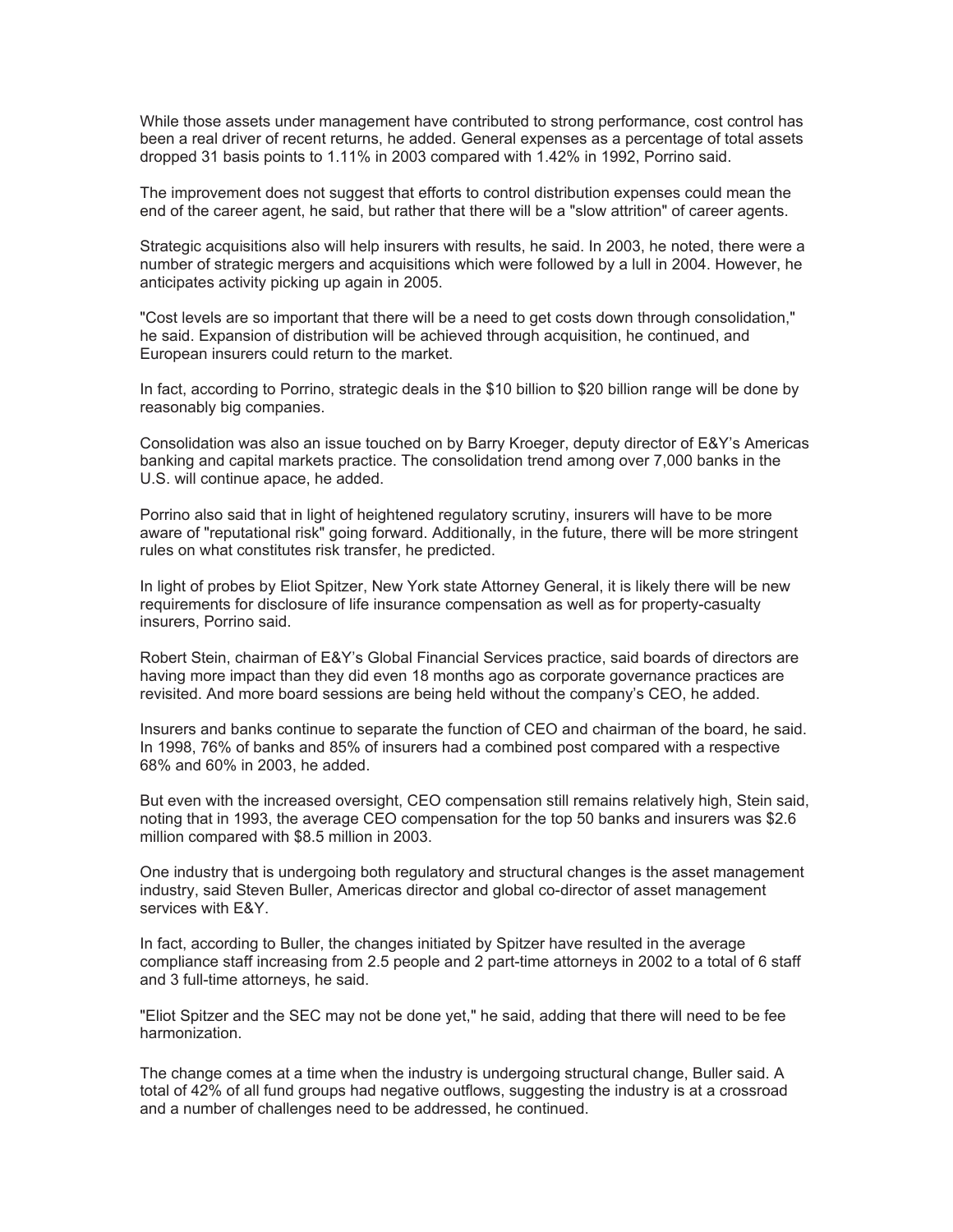The retail investor is putting less money in 401(k)s and more money in bank investment products, separate managed accounts, accounts that are tailored to an individual's needs and hedge funds, Buller said.

Going forward, asset managers are going to have to attract both high net worth and more middle class investors, he explained. It is akin to having one building with an entrance that says Neiman-Marcus and another entrance that says Wal-Mart, he added.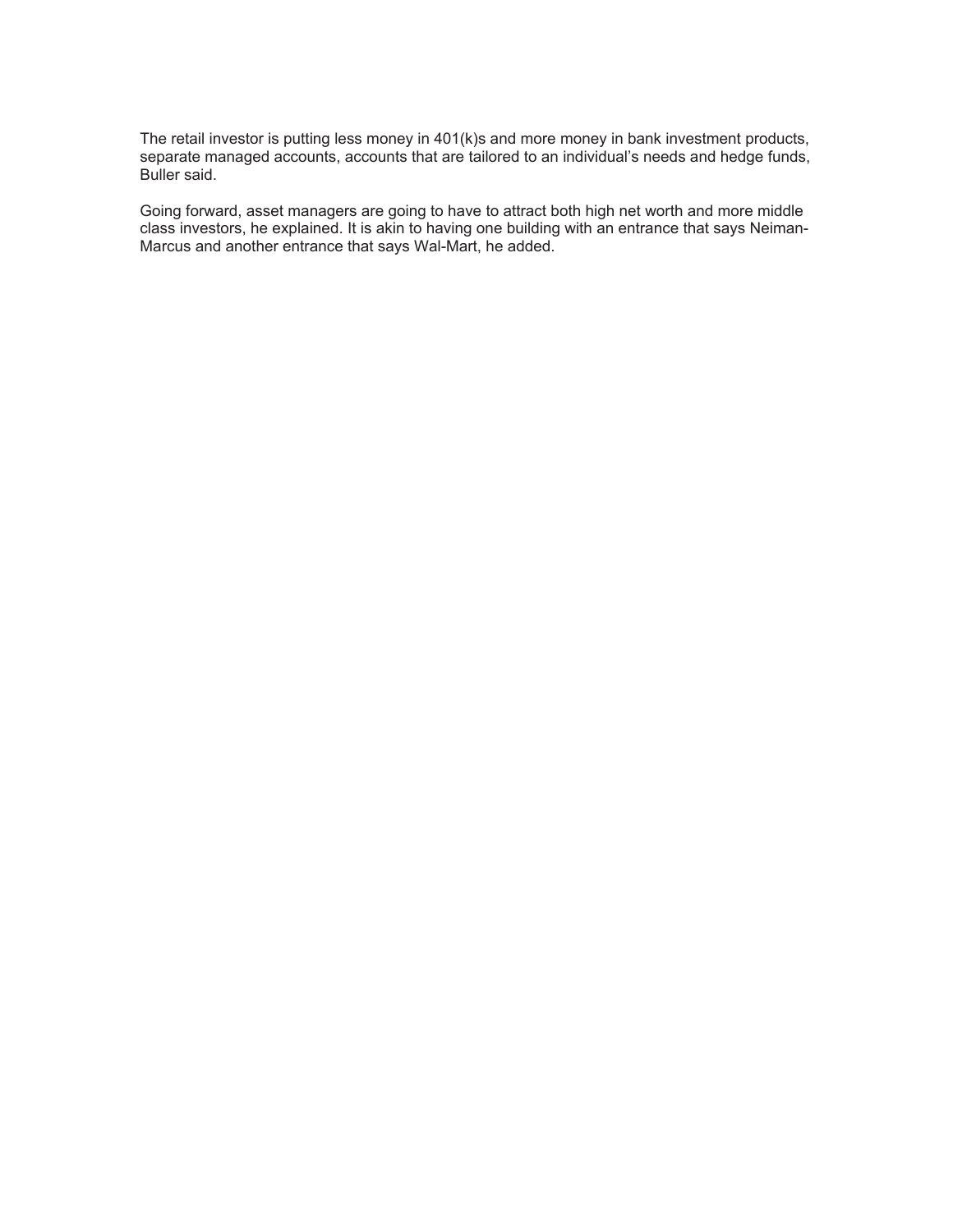

**DECEMBER 6, 2004**

FINANCE

# **End Of The Big Bank Bonanza**

**Costs for everything from upgrading branches to fighting lawsuits are spiking**

These have been flush times for U.S. banks. This year, they most likely will beat last year's record profits of \$120 billion -- thanks to the lowest interest rates in decades and spending by indefatigable consumers, whose transactions account for two-thirds of bank revenues.

Yet the end of Easy Street may be near. Costs for everything from upgrading bank branches to fighting lawsuits and complying with tighter regulations are spiking. Technology expenses alone are rising 6% a year as the need to upgrade computer systems from past acquisitions becomes pressing. At the same time, revenues are taking a hit as interest rates edge up, hurting the mortgage-refinancing and bond-trading businesses. "Banks have seen windfall profits these last few years," says Nick Studer, head of consultant Mercer Oliver Wyman's corporate and institutional banking practice. "They're thinking that they've got a business full of good athletes, but in fact they've been running downhill."

Megamergers have bought banks growth and time before -- now both are running out. "Banks have spent a lot of money to get a lot bigger, but they aren't much more efficient," says Adam Dener, author of a study called *The Emerging Crisis in U.S. Banking Profitability* and a partner at Capco, a financial services consultancy. "As a result, they now face a business model impasse."

Analysts are pruning their earnings estimates. They figure that earnings for the 1,339 companies in the Dow Jones Bank Index will grow a meager 4% this year, down from 8% six months ago, says Thomson Financial. Next year's numbers also are being ratcheted down: On Nov. 22, Andrew B. Collins of Piper Jaffray & Co. (PJC ) shaved 6% off his 2005 earnings estimate for J.P. Morgan Chase & Co. (JPM ), while John E. McDonald of Banc of America Securities (BAC) cut his forecast for Citigroup (C) to 4% below the consensus. That may be just the beginning. "What happens if the consumer rolls over?" asks Barry F. Kroeger, deputy director of the banking and capital markets practice at Ernst & Young. Consumers "fueled the recovery, and unless banks can replace those revenues, that's going to have a huge impact on their future."

#### **REFI RETRENCHMENT**

Rising interest rates are banks' immediate worry. Long-running predictions of the end of the mortgage-refi boom are starting to come true, big time. The Mortgage Banker's Assn. forecasts refi activity will fall 55% this year, to \$1.15 trillion. And higher rates could soon push depositors to move their cash elsewhere, robbing banks of cheap funding, says Capco's Dener. Bond trading, another huge profit center for banks as interest rates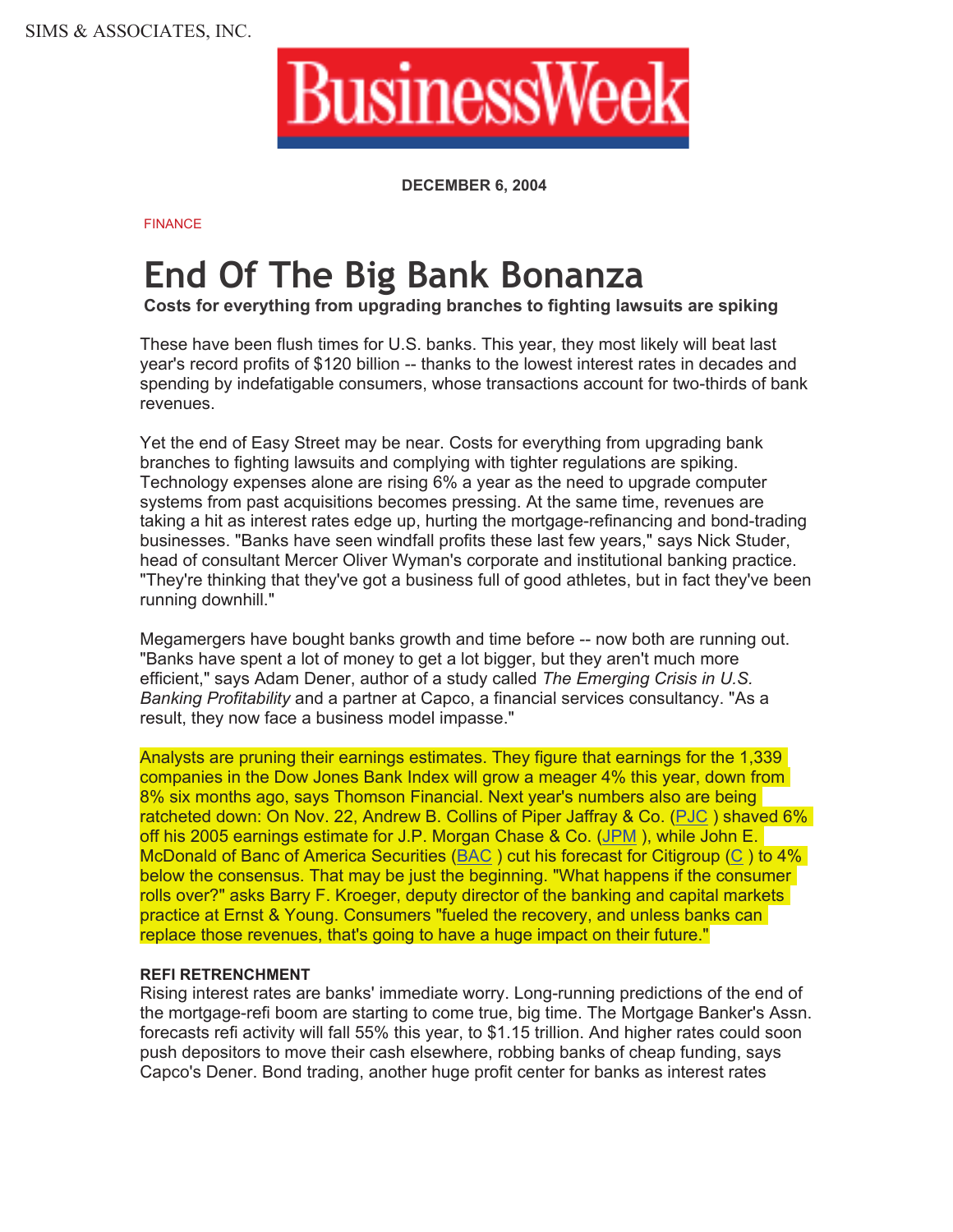swooned, is also set to plummet. Banc of America analyst McDonald expects that Citi's fixed-income trading revenues will fall 8% next year -- a \$681 million decline.

Meanwhile, corporations are so flush with cash that commercial lending has remained flat even despite the improved economy. Banks are losing out to rival private-equity firms, specialized outfits such as CIT Group Inc. (CIT ), and even hedge funds as the lenders of choice for small and midsize companies. The competition is stiff because borrowing by such companies -- now a \$20 billion market -- is growing 8% a year, twice the rate of lending to large corporations, say consultants McKinsey & Co. The banks have largely themselves to blame for their dwindling share of this market. They alienated customers by making it tougher to get loans during the recession and also ignored them while chasing larger companies that promised lucrative investment banking and other fees -- businesses that turned out to be less profitable than they hoped.

In a telling sign of the lack of loan demand, U.S. Bancorp of Minneapolis (USB ) announced last month that it was raising payouts to shareholders. After planning to use 80% of its \$1.1 billion third-quarter profit to pay dividends and buy back shares, the nation's sixth-largest bank upped that to 94%. With demand for commercial loan growth flat, it was the best the bank could do with the money, analysts say. "Banks can't deploy this capital because the market demand for their services is maturing," says E&Y's Kroeger.

While banks cast about for new areas of hot growth, costs keep climbing. With the advent of the U.S.A. Patriot Act requiring banks to set up new anti-money-laundering procedures, additional governance controls mandated by the Sarbanes-Oxley Act of 2002, and new mutual-fund rules to monitor unlawful trading, compliance costs are the biggest new expense. In fact, additional non-interest expenses -- a category tracked by the Federal Deposit Insurance Corp. that includes such costs -- rose nearly 14%, or \$58 billion, in the first half of the year.

The category also includes litigation reserves, which are ballooning as the number and size of lawsuits filed against banks are soaring. Italian dairy giant Parmalat, for instance, is suing Citi and Bank of America Corp.  $(BAC)$  for more than \$10 billion each, claiming that they played a role in its bankruptcy. That's more than BofA's first-half pretax income of \$9.7 billion. Both banks are contesting the suit.

One big bright spot is that loan losses are the lowest in memory. That, however, is leading banks to reduce reserves against future losses. CreditSights analyst David A. Hendler found that banks reduced their capital reserves by \$800 million in the third quarter, adding to earnings. But with loan losses now below historical norms, an uptick in bad loans is inevitable, he says. "If borrowing costs spike, investors should expect sizable readjustments to credit costs," he says.

The merger wave of the last decade papered over many of these issues. Now, banks can no longer boost their earnings by simply buying another big bank. They must finally do the hard work of integrating their acquisitions to become more efficient. Many banks depend on decades-old computer systems that use archaic programming languages and pay people "astronomical salaries to keep the systems up and running," says Dan Stull, managing director of Jefferson Wells in Seattle, a financial-industry compliance specialist. "They haven't given themselves the time to merge the systems before they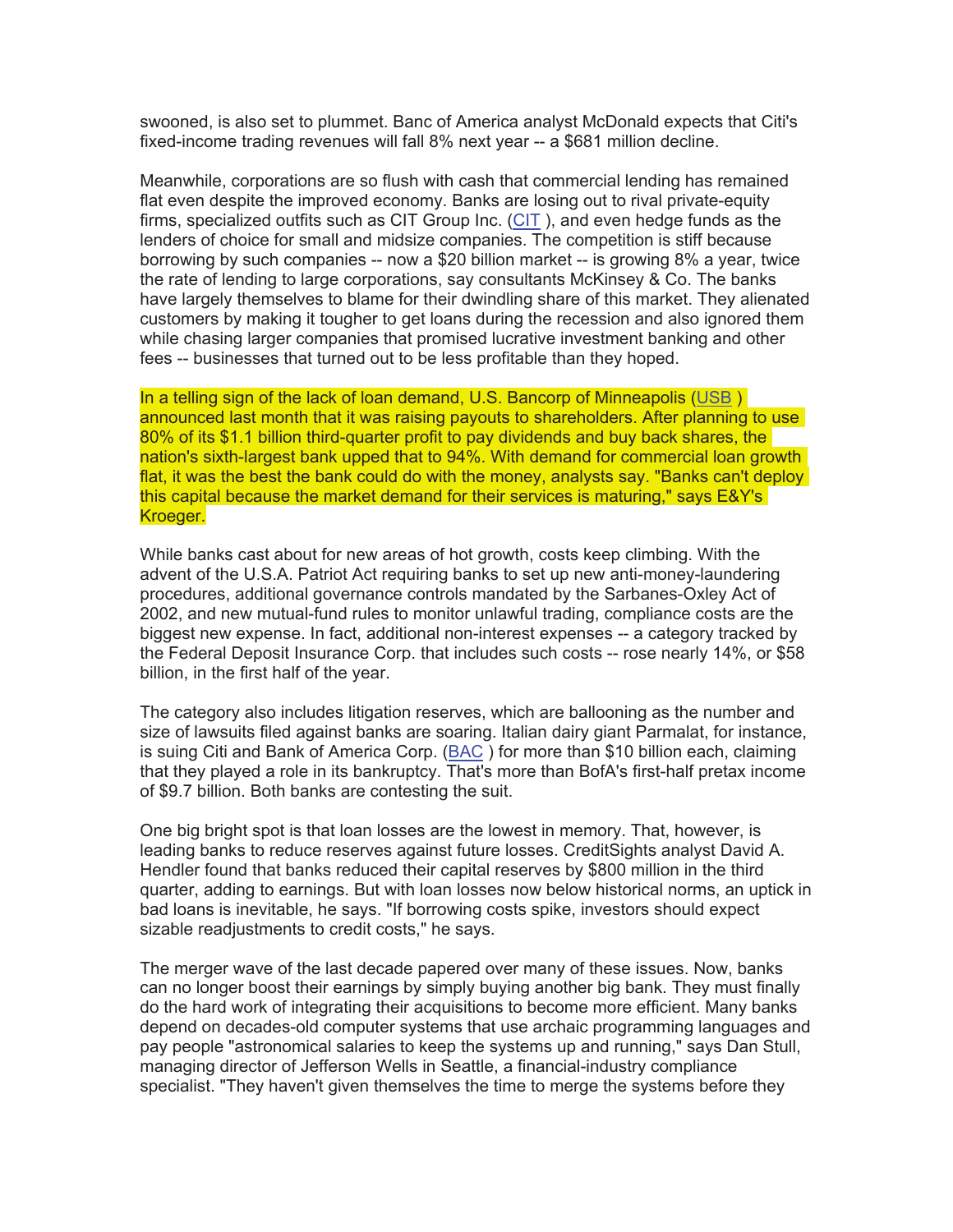move on to the next deal." In fact, three-quarters of some \$340 billion in tech spending by banks last year went to maintain existing systems, according to Deloitte & Touche.

#### **PAYING LIP SERVICE**

Critics say that money might have been better spent on new technology and training that helps to sell more products. "Banks have paid lip service to cross-selling and managing customer relationships," says Mercer's Studer, "but most haven't done anywhere nearly enough." Wells Fargo & Co. (WFC) is one exception: It says its typical customer buys four products, twice the industry average. But Deloitte estimates that, overall, customer churn costs banks \$15 billion a year. And their apparent inability to engage customers means that banks scoop up just \$1,000 of the \$3,500 that the average American household spends each year on financial services.

Of course, by some measures banks are better run now than ever. Since the recession of the early 1990s, they have become adept at managing risk by using sophisticated hedges and bundling loans to sell to the capital markets. And bolstered by years of strong earnings, banks are in better financial shape than they have been for years. The huge burden of post-bubble regulations also carry an upside: It should help banks avoid the sorts of blowups that have plagued them in the past.

If banks want to keep margins up as many of their mainstay businesses shrink, they need to squeeze more value from their operations and boost productivity. "They have been living under this false premise that as they get bigger, they get better," says Tom Brown, chief executive of hedge-fund firm Second Curve Capital LLC in New York. "What the biggest banks haven't done is excel at the basics." First, they'd better get back to basics.

#### *By Mara Der Hovanesian in New York*

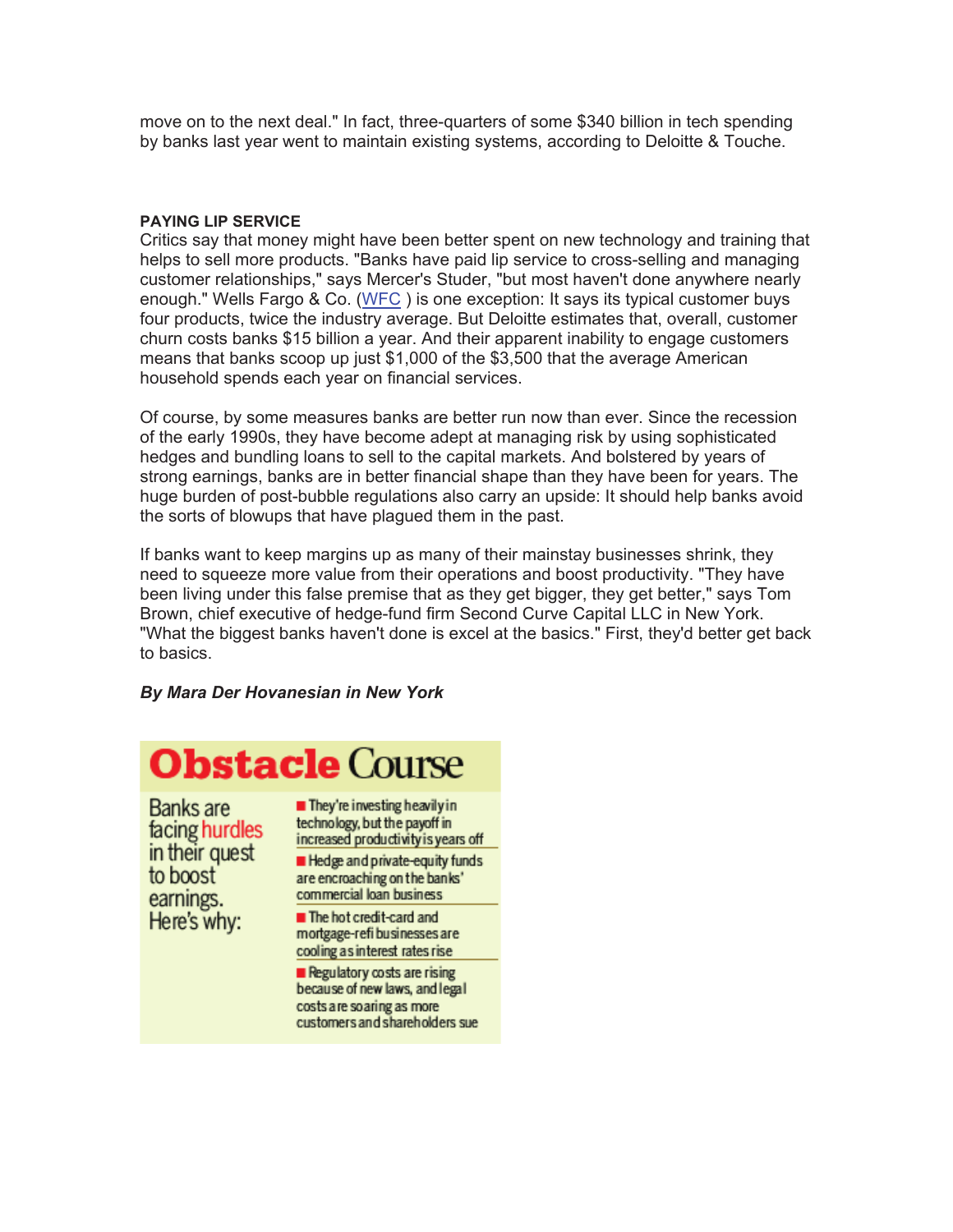

Published by Thomson Media

**November 29, 2004**

## **Banking Sector Faces Mixed Bag Of Issues**

By Judy McDermott

The relatively healthy banking industry has been managing record amounts of capital and peak returns, but as Barry Kroeger, deputy director of Americas banking and capital markets practice at Ernst & Young LLP (E&Y), says, there are still significant issues that banks should be wary of in order to sustain future prosperity. Kroeger, who presented at E&Y's "State of the Financial Services Industry 2004" lecture earlier this month at the Marriott Marquis in New York, spoke of where the banking industry stands today and where it is headed in the near future.

First off, returns are at all time highs, Kroeger said, pointing out that the return on equity has been very high - at around 15% according to FDIC data - while the decline in provisions has also helped to propel earnings. However, the question remains, Kroeger said: Are such low provisions, which result from improved asset quality, sustainable? "Going forward, when will the turn come?" Kroeger asked.

Along with peak returns, banks are also seeing record levels of capital. Commercial banks, including the top 25 bank holding companies (BHCs) have increased their total equity capital consistently since 1999, with the first half of 2004 alone seeing over \$700 billion in total equity capital for all commercial banks, according to FDIC data.

But a definite challenge exists in managing and deploying all of this excess capital effectively, Kroeger said. Along with (already seen) increased dividends, banks could focus on organic growth, share buybacks and acquisitions in order to manage excess capital, he said.

Furthermore, concerns surround the fact that bank expense growth is exceeding revenue growth, Kroeger said. Net interest margins are shrinking, with weaker volumes and values for capital markets business not helping matters any. "There [are difficulties] in finding top line revenue growth," Kroeger said. However, the arrival of greater fee-income with the improving economy could lead to more revenue growth for the larger institutions, Kroeger said.

In order to further address revenue and capital issues, Kroeger expects that consolidation in the banking sector will continue full steam ahead, specifically for tier two banks and below. "M&A has to continue," he said, noting that the value of banking M&A transactions is at its highest point since 1998, with over \$100 billion in transactions and over 150 transactions for this year through Oct. 25, according to Highline Data.

As M&A activity is expected to continue, the proactive regulatory environment is expected to continue as well. From the management standpoint, banks need to pay close attention to their regulatory, compliance and governance initiatives, Kroeger said. Accounting issues and complexity will remain, while litigation and fines related to conflicts of interest are spreading. And then there are the latest government regulations that all banks must pay close attention to. There is a lot going on in the world of Basel II, SOX 404, the Bank Secrecy Act and the USA Patriot Act, Kroeger said.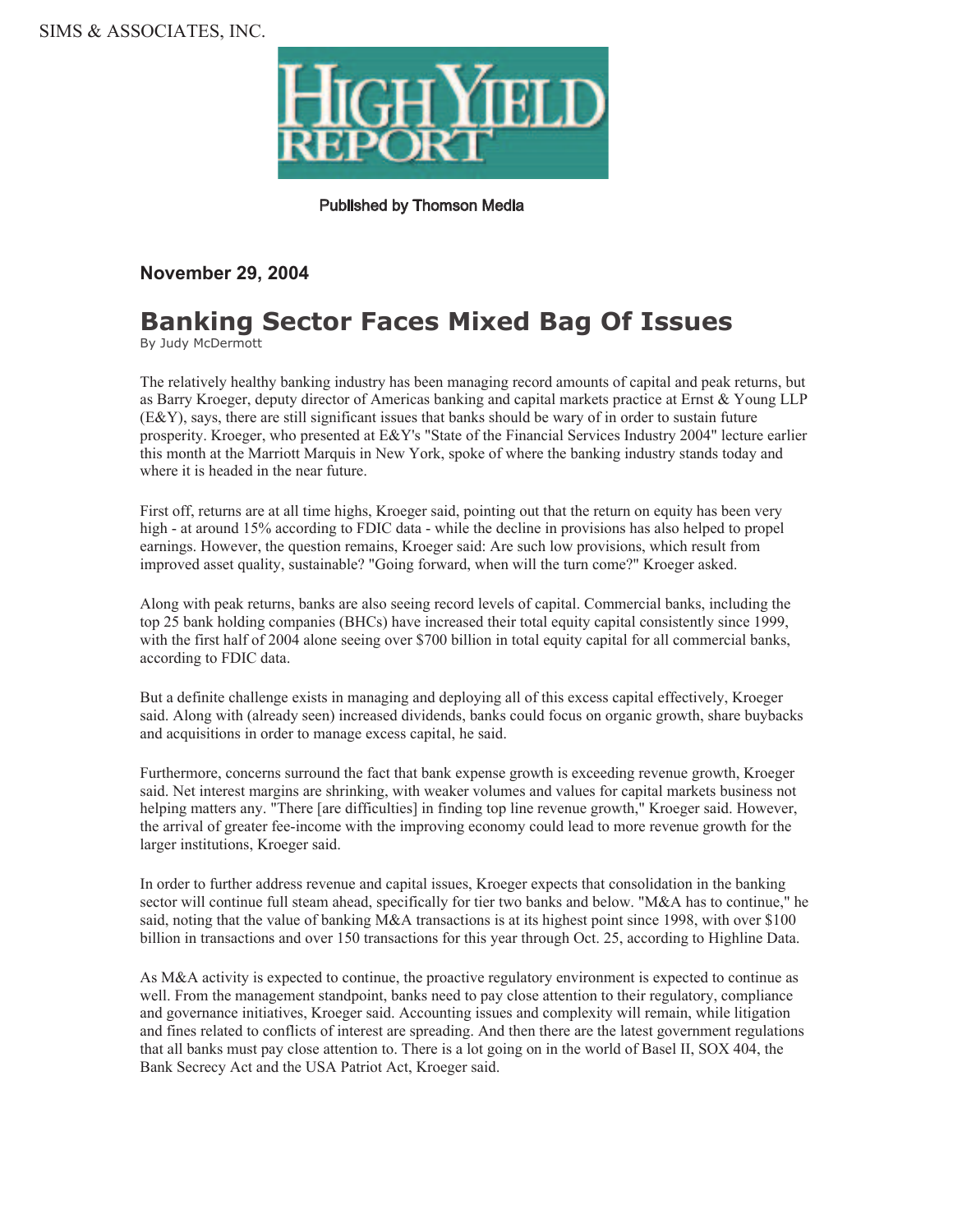Ultimately, banks should focus on successfully managing four main aspects of their business going forward in order to maintain healthy business models, Kroeger said. Banks need to figure out how to best serve their customers, effectively manage their capital and their risks and properly manage their costs, he said.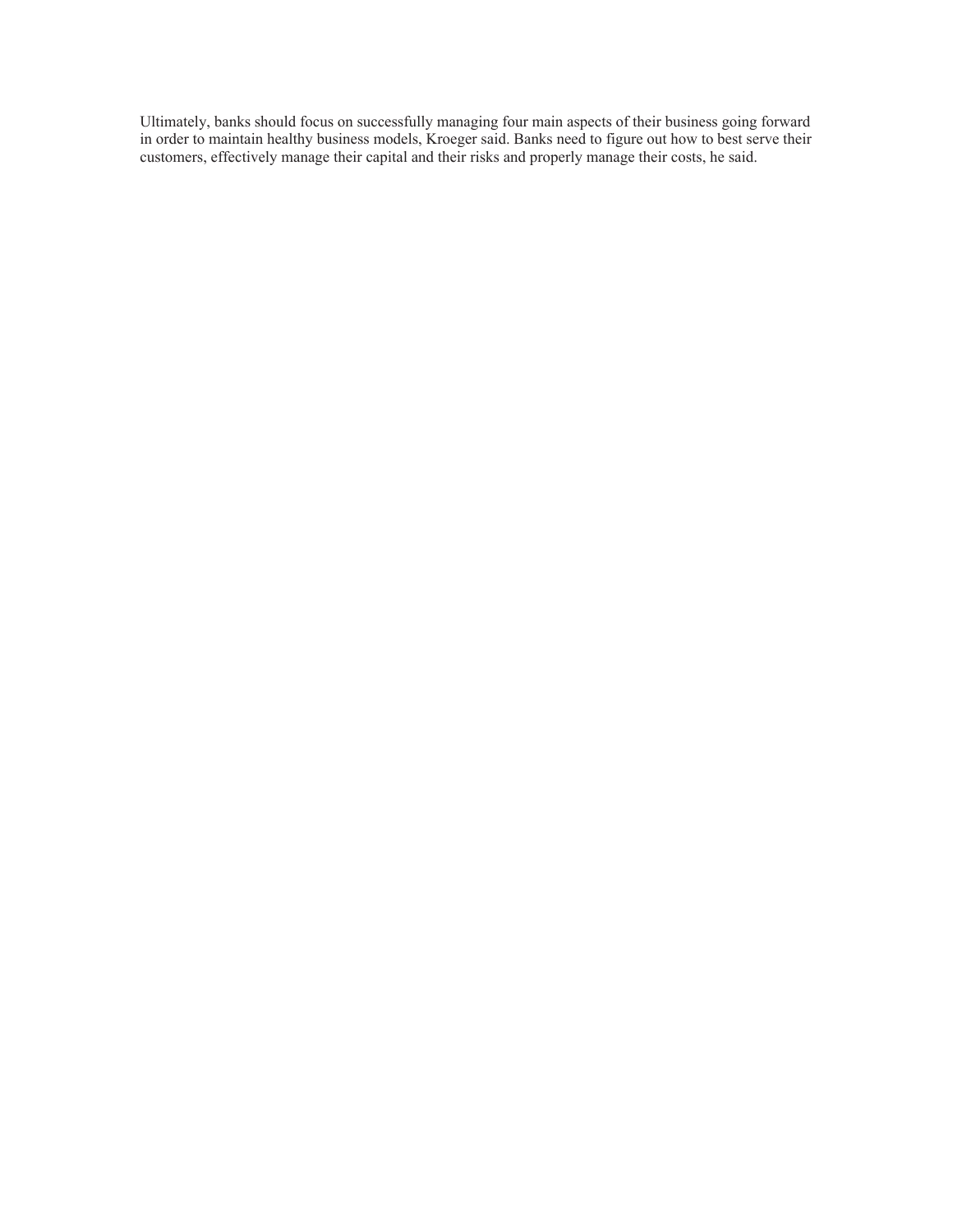#### SIMS & ASSOCIATES, INC.



November 15, 2004

Long-running scandals come back to haunt banks; Force expenses up 9% in first half

*Force expenses up 9% in first half*

By Tom Fredrickson

The collapse of companies like Enron and WorldCom under the weight of financial improprieties is eating into banks' bottom lines.

Expenses have soared by about 9% at banks across the country in the first half of this year, and the accounting scandals deserve much of the blame, according to Barry Kroeger, Ernst & Young's deputy director of banking and capital markets for the Americas.

"From a shareholders' perspective, there are some big challenges (facing the banks)," Mr. Kroeger told reporters at E&Y's annual financial services media briefing, citing data from the Federal Deposit Insurance Corp.

The bulk of the increase in expenses stems from sharp hikes in the litigation reserves of major banks such as Citigroup Inc. and J.P. Morgan Chase & Co., which bolstered reserves in the first half of the year in order to handle lawsuits related to their financial dealings with scandal-tainted companies. In fact, FDIC data show that three-quarters of the jump in commercial bank expenses overall, or \$6.8 billion worth, is assigned to "other noninterest expenses" on the part of institutions with more than \$1 billion in assets.

Fully \$1.6 billion of the increase in litigation reserves came courtesy of J.P. Morgan Chase Bank alone. Citigroup's Citibank unit set aside \$1.4 billion in such reserves in the first six months of 2004.

The financial imbroglios have contributed in other ways to rising expenses, says Mr. Kroeger. He points to things such as the huge and mounting costs of complying with the Sarbanes-Oxley Act, which raises pressure on the banks to monitor compliance with financial regulations and was itself a response to the scandals. Other new regulatory burdens, such as those imposed by the anti-money laundering provisions of the Patriot Act, have also proved costly.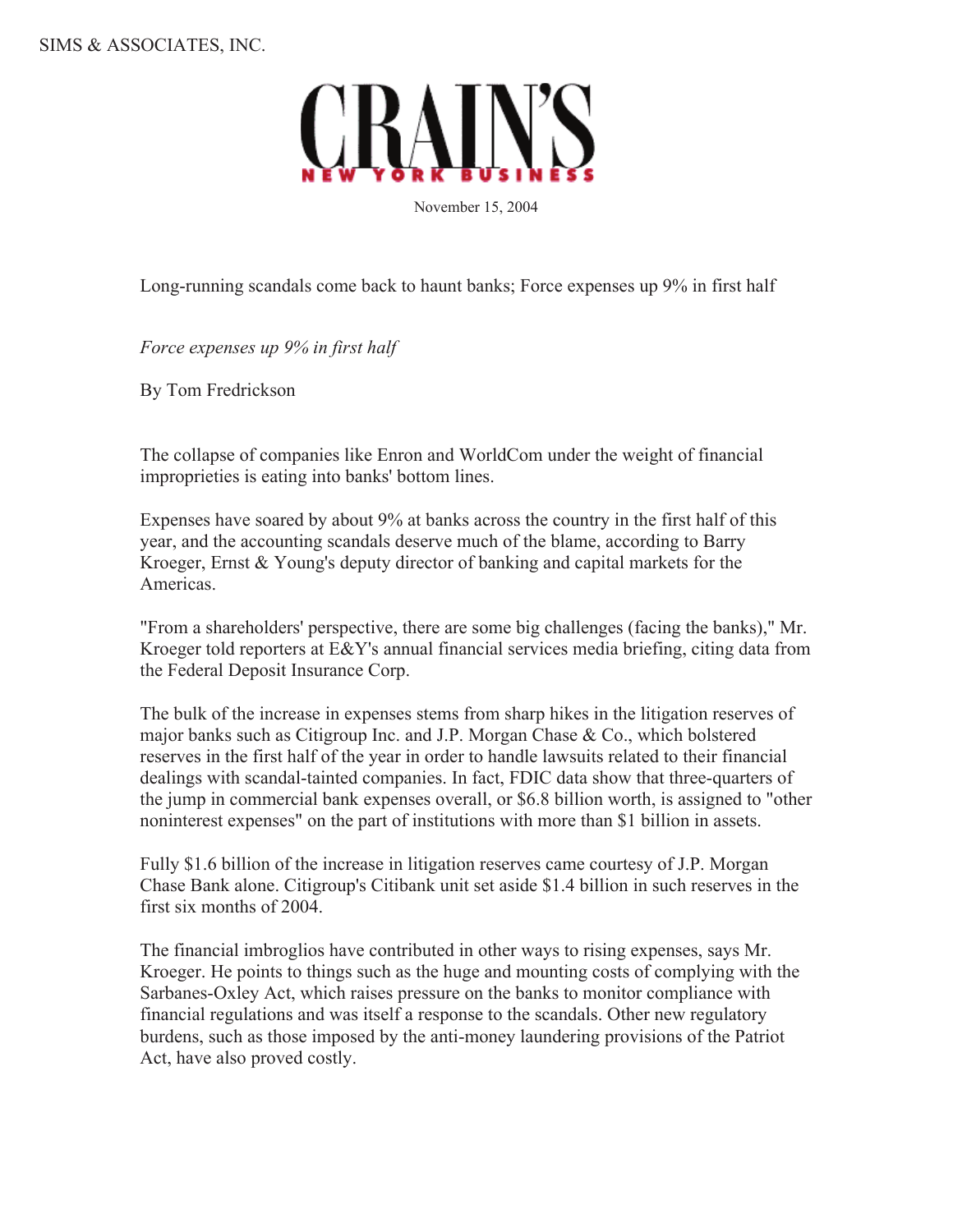Unlike the litigation costs, which presumably won't be recurring, regulatory expenses won't go away, Mr. Kroeger notes.

While large banks are bearing the brunt of the increased expenses, smaller banks also have been hit. Expenses at banks with \$100 million to \$1 billion in assets are up 4% this year, FDIC data indicate, largely as a result of complying with new regulations.

#### **BRANCH BONANZA IN NEW YORK AREA**

Data recently released by the FDIC confirm what most New Yorkers already knew: Bank branches are sprouting up around town lately like mushrooms after a rainstorm.

The number of branches in the region--which includes New York City, Long Island, and five other counties in New York and 12 in northern New Jersey--has shot up by 8% in the past five years, with the largest annual gain, 3%, coming in the last year. The region has 5,085 branches, up from 4,696 in 1999.

But people who are concerned that the region is becoming overbanked can take comfort in the fact that the region has only slightly more branches--2% more--than it did 10 years ago. That relatively small rise over the longer time period is sharply lower than the 16% increase in branches logged nationally in the same period.

The recent acceleration in branch growth here can be largely credited to the arrival of banks such as Washington Mutual, Commerce Bank and Wachovia, which have finally managed to undo the effects of the massive bank consolidation that occurred in the mid-1990s.

Only six of the 20 largest deposit-taking institutions in the region in 1994 are around today. The list of defunct banks includes once-venerable names such as Chemical Bank, Republic Bank, Manufacturers Hanover Trust and United Jersey Bank, to name just a few.

#### **CANADIANS TAKE SHINE TO BIG APPLE**

The New York City retail banking market continues to attract interest from bankers across the nation and around the world.

Toronto-Dominion Bank of Canada is just the latest example. T-D is planning to use Maine-based Banknorth--which it is in the process of buying for \$3.8 billion--as a vehicle to buy other U.S. institutions.

Speaking at a recent investor conference in Manhattan sponsored by Ryan Beck, Banknorth Chief Executive William Ryan said that New York City is a high priority and will get his attention as soon as the T-D deal is done.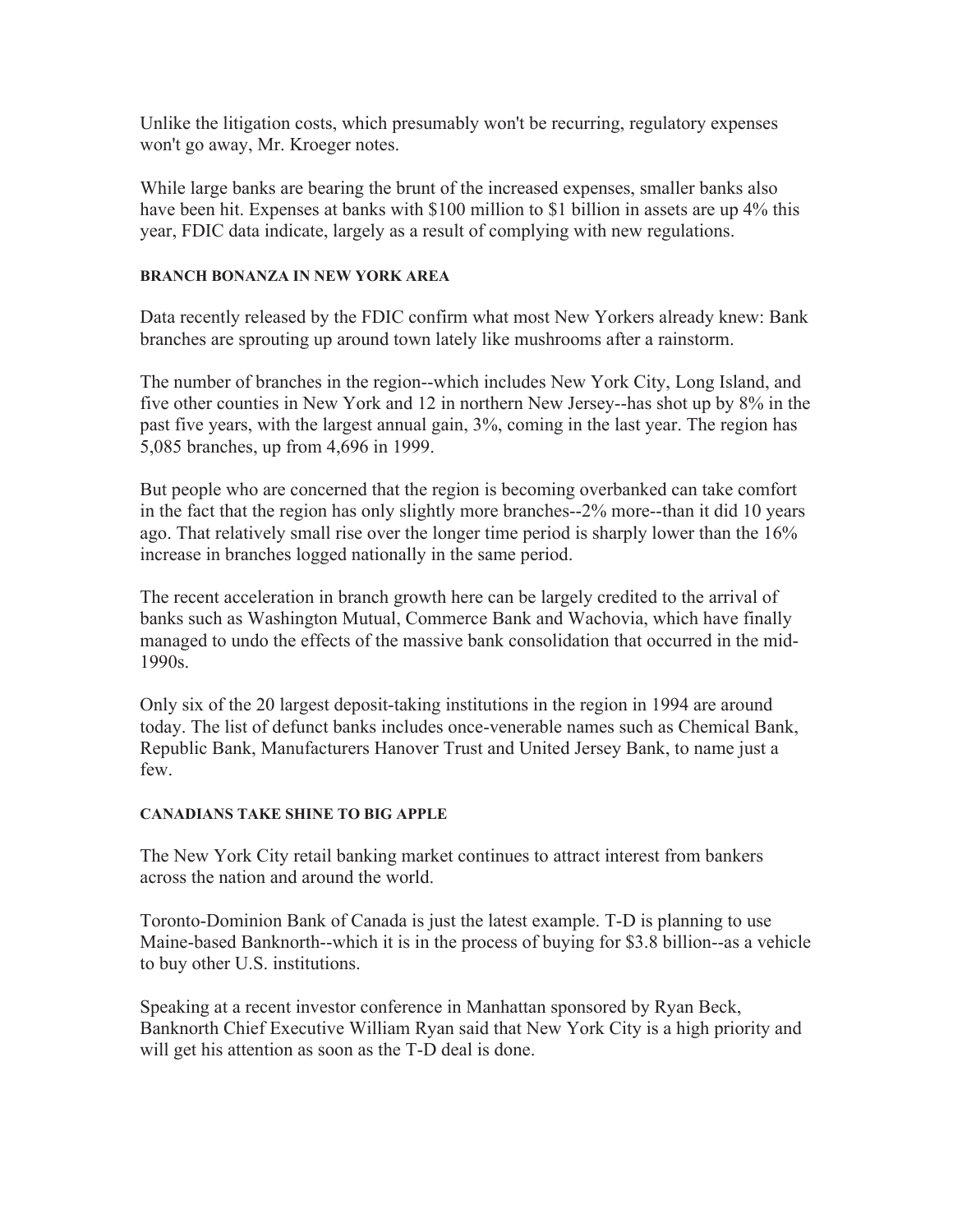Matthew Kelly, an analyst with Moors & Cabot Inc., says he expects to see Banknorth complete a deal in New York City within 18 months. The bank's most probable targets are the city's large thrifts, he believes.

Brooklyn-based Independence Community Bank, which has 123 branches and \$18 billion in assets, is most likely to grab the attention of Banknorth and T-D, because it's the right size and has a growing commercial business, Mr. Kelly believes. No word yet on what Independence CEO Alan Fishman thinks of the prospect.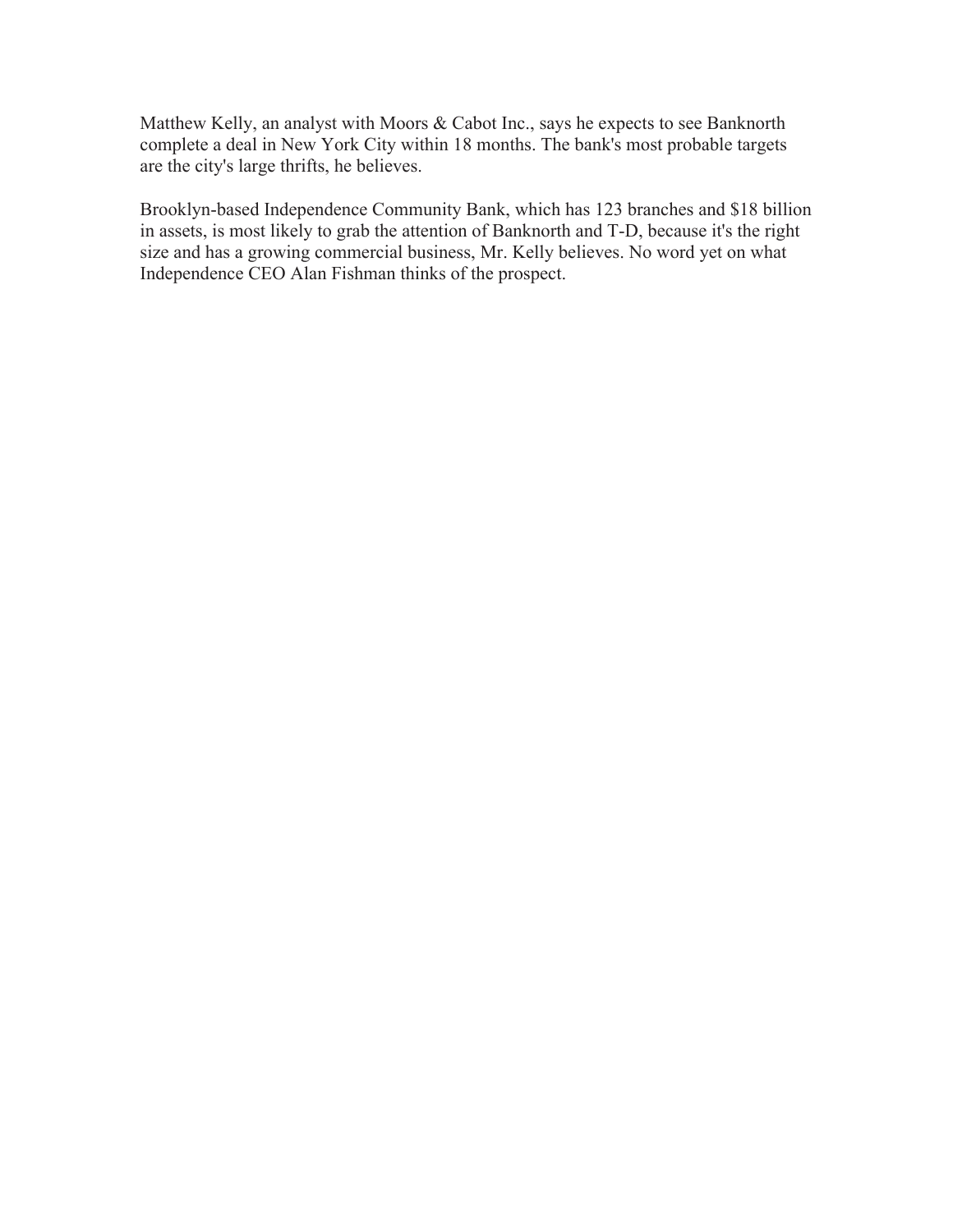#### SIMS & ASSOCIATES, INC.



## **Fund Companies Expand Strats**

#### **November 19, 2004**

Mutual fund companies in the next 18-24 months will likely start offering non-proprietary complementary investments and expand distribution channels in bids to capture high-net-worth clients. The funds would be responding to the fact that affluent investors are increasingly putting their money in other types of investments, predicts Steven Buller, Americas director and global co-director of asset management services at Ernst & Young.

HNW investors looking to bolster returns in a low interest rate and weak stock market environment are turning to alternative investments and exchange-traded funds and separately managed accounts (SMAs). The hedge fund market now totals over \$700 billion while the ETF market is just under \$180 billion. Approximately \$100 billion has flowed into SMAs through the third quarter, bringing the market to \$535 billion. Mutual fund assets are only up about 1.35% from last year to approximately \$7.6 billion, through September. Fund companies in response have, for example, started to add third-party hedge funds to their line-ups, Buller noted.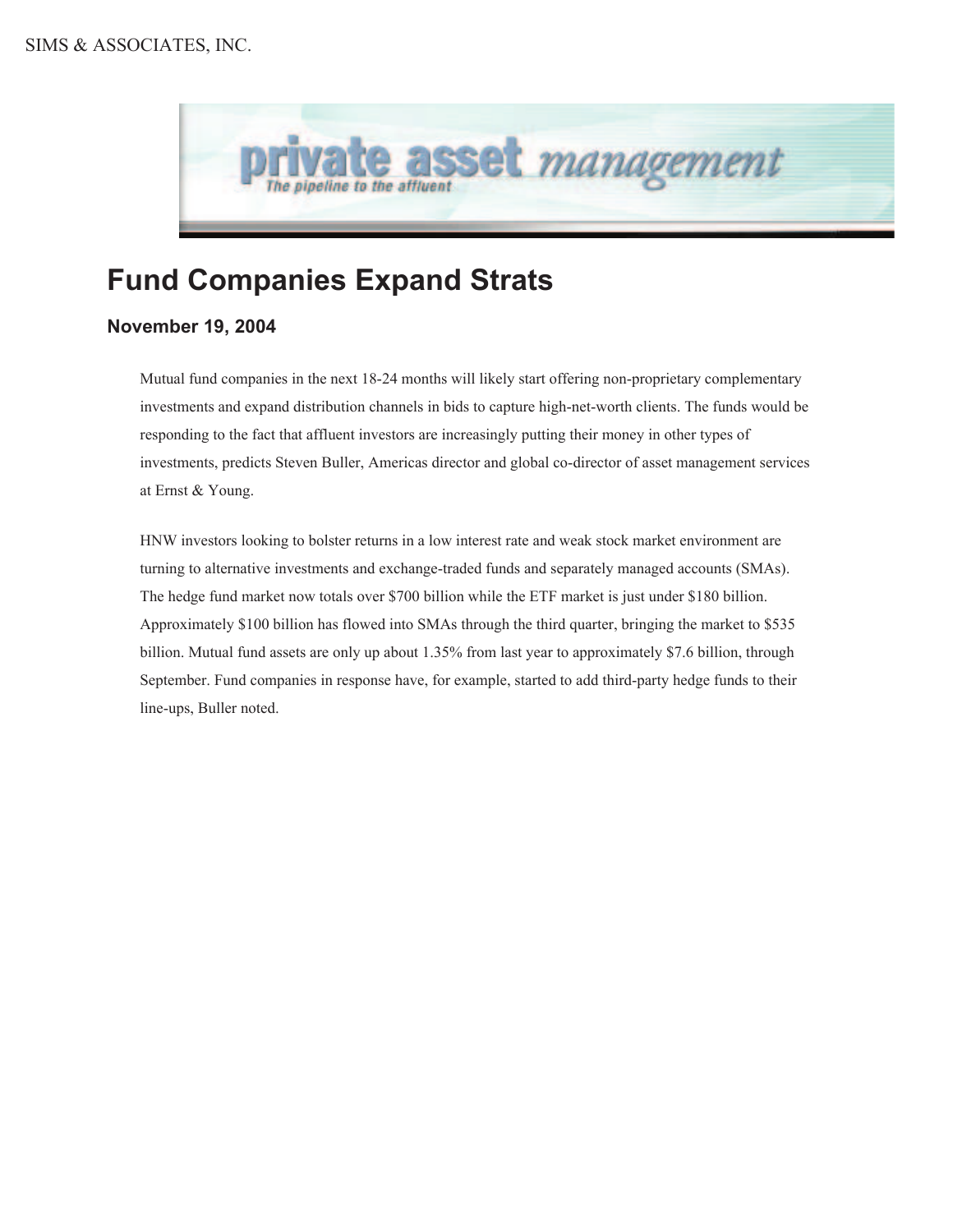# **InvestmentNews**

November 22, 2004

## **Foreign insurers will drive M&As**

By Gary S. Mogel

NEW YORK - Hurricanes and bid-rigging scandals have made this an active year for the insurance industry, and a new round of life insurer consolidations driven by large Canadian and European insurers in 2005 may create even more excitement, according to Ernst & Young LLP executives.

Expanding on comments he made during the firm's annual state-of-the-industry briefing (InvestmentNews, Nov. 15), Peter Porrino, New York-based E&Y's global director of insurance industry services, noted that most of the consolidation will likely occur in the life insurance sector. Sales in that sector have been disappointing for many companies, and costs have been rising.

Organic growth is extremely difficult in the life insurance market because sales have been sluggish, said Robert Stein, E&Y's chairman of global financial services. Therefore, he said, mergers and acquisitions will be a more realistic way of achieving growth objectives.

The two executives agreed that the acquirers will likely be large Canadian and European insurers seeking to enlarge or establish a U.S. presence and obtain a respected brand name and instant recognition.

For instance, they mentioned Allianz Group as a potential acquirer. The Munich, Germany-based company already has a U.S. presence in Minneapolis-based Allianz Life Insurance Co. of North America, but Allianz Group wants to expand its U.S. operations, the E&Y executives noted.

Another foreign life insurer that may make a major acquisition in the coming year is London-based Aviva PLC, they said.

Sun Life Assurance Co. of Canada, based in Toronto, also might be interested in making an acquisition. Mr. Stein noted that a Sun Life competitor, Waterloo, Ontario-based Manulife Financial Corp., recently merged with John Hancock Financial Services Inc. of Boston, and that merger, while still a work in progress, seems to be going well.

Most U.S. life insurers, due to their long history of competition with each other, often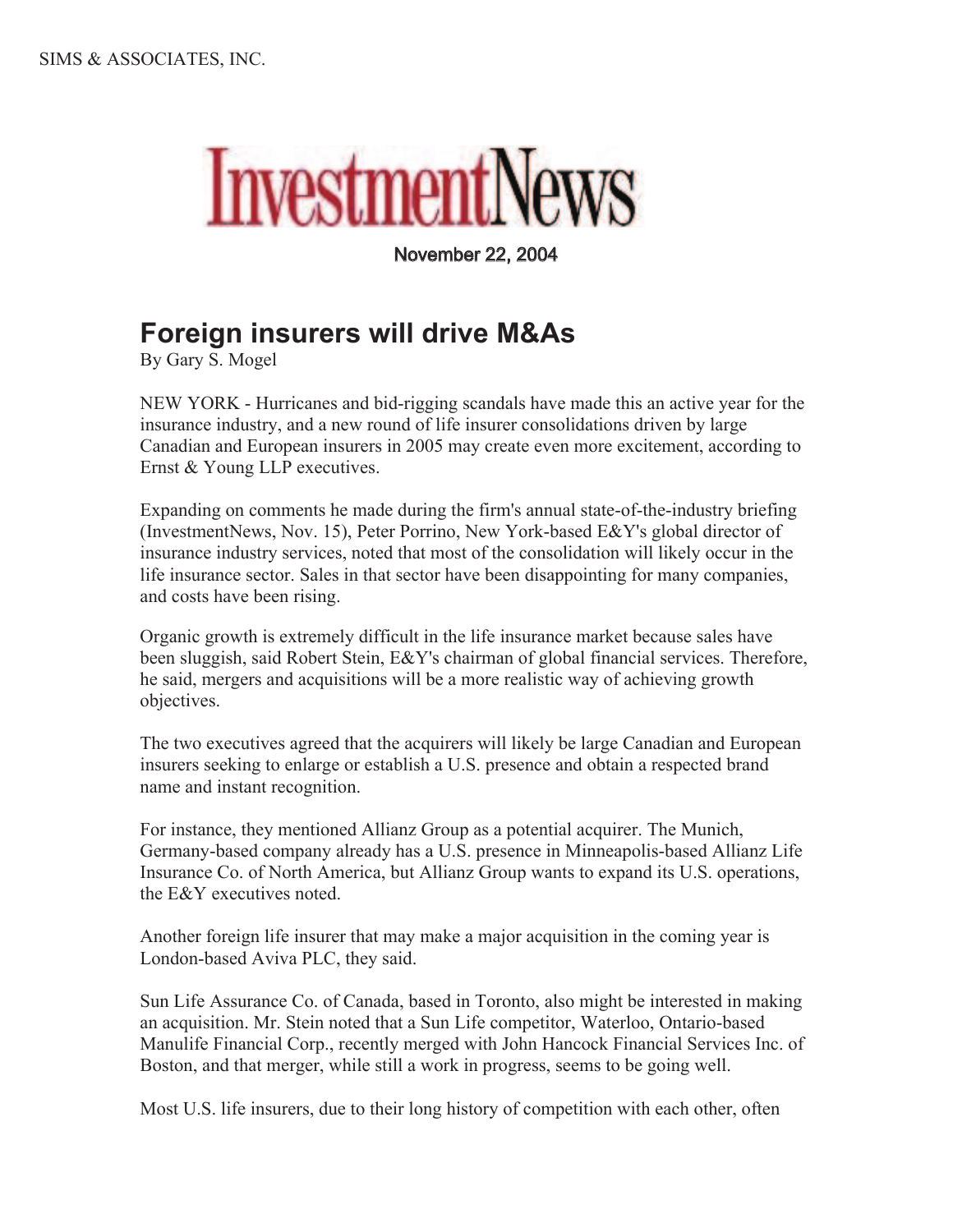prefer being acquired by a foreign insurer as opposed to a domestic competitor, Mr. Stein said.

The E&Y executives wouldn't speculate as to potential acquisition targets.

However, it is no secret within the life insurance industry that there aren't many obvious merger candidates left. Those often mentioned as attractive potential acquisitions include Jefferson-Pilot Insurance Co. in Greensboro, N.C., Lincoln National Life Insurance in Philadelphia; Pacific Life Insurance Co. in Newport Beach, Calif., Phoenix Life Insurance Co. in Hartford, Conn., and Principal Life Insurance Co. in Des Moines, Iowa.

The foreign insurers want "well-recognized, quality insurers with solid business models," the executives noted.

"Scale continues to be a critical success factor," Mr. Porrino said. "The desire to grow life insurance distribution networks is also key, with potential acquirers desiring in-place agency forces and niche marketing skills," he added.

Another factor that will drive life insurer consolidation is reducing infrastructure, as companies seek to shrink the size of the back office, Mr. Porrino said.

The property-casualty sector, which survived this year's hurricane losses and whose earnings and financial-strength ratings are benefiting from premium increases in most coverage lines, isn't expected to see as much M&A activity, he indicated.

"On the property-casualty side, the activity will be companies that want to get rid of something, rather than a strategic acquisition," Mr. Stein said.

Insurers in the sector don't want to take on legacy loss-reserve shortfalls, Mr. Porrino said. "At some point, when balance sheet comfort is increased, there will be substantial consolidation in the commercial property-casualty sector."

He added that property/casualty insurers are more likely to engage in "transactions," such as one insurer buying renewal rights to a specific book of business from an insurer desiring to exit non-core markets or coverage lines, than mergers.

Fallout from the investigations and lawsuits initiated by New York Attorney General Eliot L. Spitzer and regulators in other states is expected to cause a major increase in disclosure and compliance costs, yet another reason for insurers eventually to seek economies of scale through consolidation.

But if Mr. Spitzer's allegations continue to swirl and envelop other companies, including those on the life side, that might stop or slow down the merger deals, Mr. Porrino said. No one wants to buy a company when it is in the middle of a major investigation or lawsuit, he noted.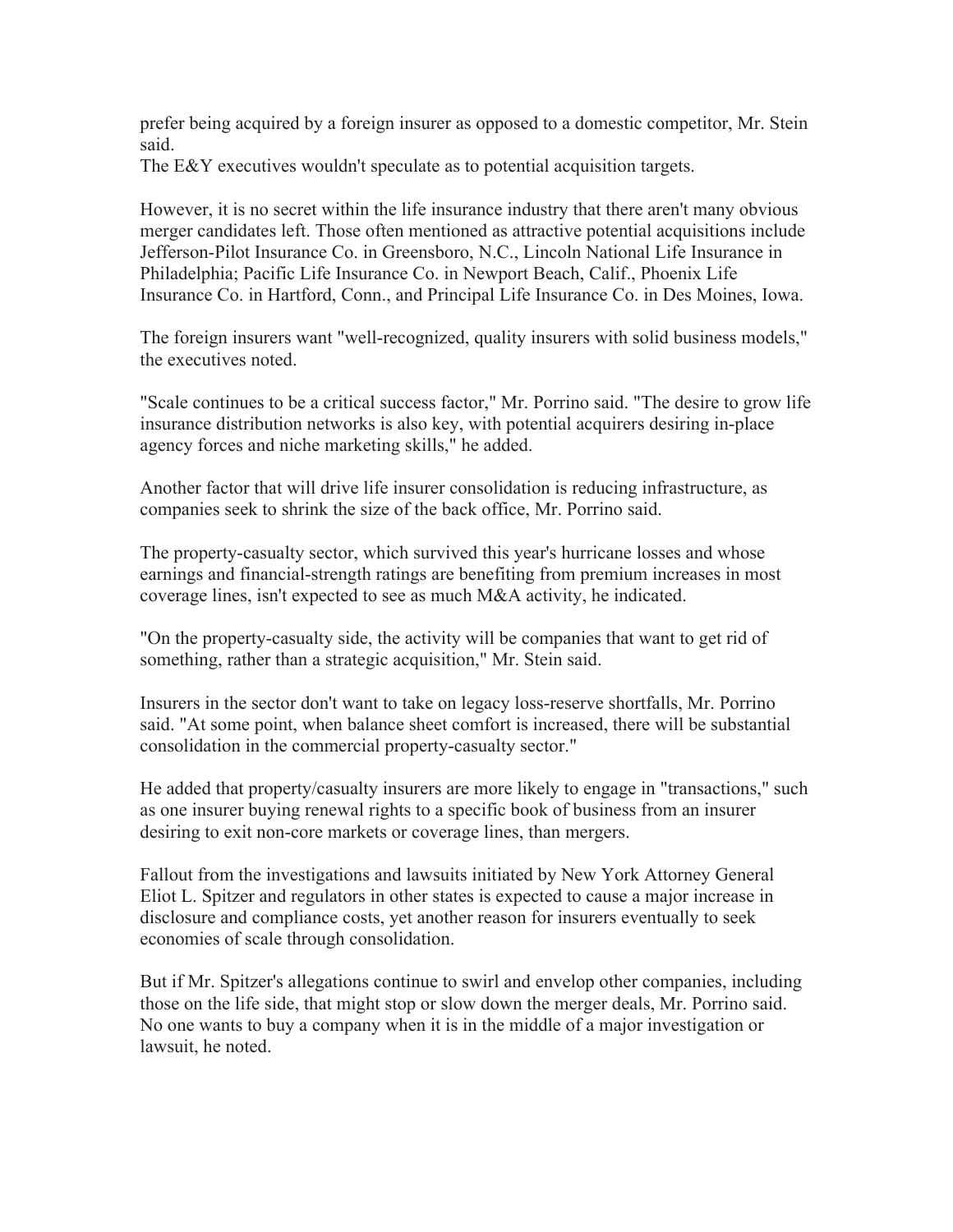

#### **Ernst & Young: Compensation, board independence, risk management top priorities in '05**

#### By Alec Solotorovsky

Financial services firms have made substantial improvements in corporate governance over the last several years, Ernst & Young LLP says, but companies still need to focus on strengthening board independence, controlling executive compensation and establishing sound risk management practices.

In a "State of the Financial Services Industry Report" issued Dec. 9 by Robert Stein, chairman of global financial services, and Daniel Oakley, director of knowledge management for the firm's financial services practice, Ernst & Young said that directors and shareholders have become increasingly vigorous in their oversight of company management over the past year. Boards are acting independently and establishing formal processes for reviewing CEO performance, while audit committees are expanding their authority over the financial reporting process. Shareholders, meanwhile, are increasingly calling for the elimination of poison pill antitakeover measures and withholding proxy votes to protest harmful management decisions.

Still, Stein and Oakley noted several areas of corporate governance that still need improvement. Topping their list is board independence, which might be substantially improved by separating the roles of chairman and CEO, or appointing a "lead director" in situations where the posts of chairman and CEO are held by the same person.

"Governance cannot be effective if the same person sets the strategy, runs the business, and, at the same time, has the responsibility for driving critical oversight decisions on behalf of owners," Stein and Oakley wrote, adding that the chairman must become a genuine overseer of company operations, rather than a mere external advocate for the company, in order to achieve sound corporate governance.

Among S&P 500 companies, the number of independent chairmen who do not hold the CEO position has increased to 25 from 15 since February 2003. In addition, 40% of companies with a combined chairman/CEO position have appointed a lead director to take responsibility for management oversight.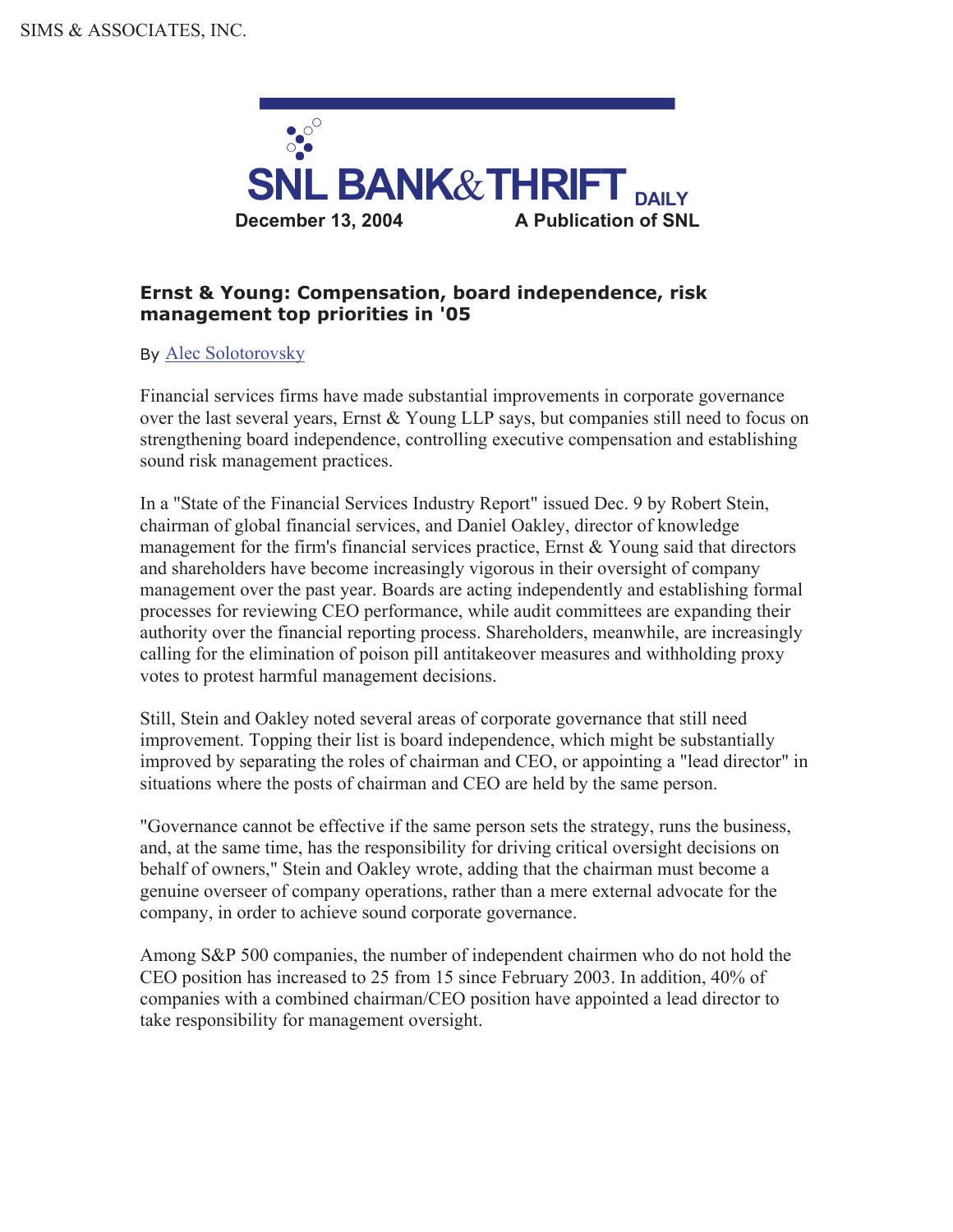Stein and Oakley also noted that banks and insurance companies have gone in opposite directions on the matter of chairman/CEO separation, with banks increasingly combining the two roles and insurance companies leading the S&P 500 in their separation. However, in a conversation with SNL Financial, Oakley said that the bank trend might be partially explained by the recent combination of chairman and CEO roles separated in the course of big mergers.

On the subject of executive compensation, Stein and Oakley urged boards to take a more active role in overseeing pay packages, which have grown steadily over the past decade. The two called for full disclosure of the performance measures used to determine shortand long-term compensation, in addition to the curtailment of particularly egregious pay packages.

Finally, Stein and Oakley addressed risk management and the extension of corporate governance to risk governance. Financial services firms take risks as a matter of course, they said, and they must have well-defined risk governance policies.

"The process starts with an articulated set of high-level principles for risk appetite and tolerance," Stein and Oakley wrote. "But the substance goes much deeper and encompasses a framework of policies, controls, reporting, and monitoring of business processes, risks to the effective operation of those processes, plus mitigation and control strategies."

The most important aspect of risk governance, according to Stein and Oakley, is the timely and comprehensive communication of risk profile and control information to the board and the ability of board members to make sense of the information.

But despite the need for improved corporate governance, Stein and Oakley noted that increased board oversight of management operations must not prevent directors from attending to their core strategic missions, including strategy assessment, recruiting and succession planning and the evaluation of mergers and acquisitions. Neither should board oversight be allowed to distract senior executives from the proper management of their companies.

"No one said the road ahead would be easy," Stein and Oakley wrote in conclusion. "However, with determination and continued effort, boards can maintain the momentum needed to not only improve governance, but also create an enduring framework for enhancing company performance."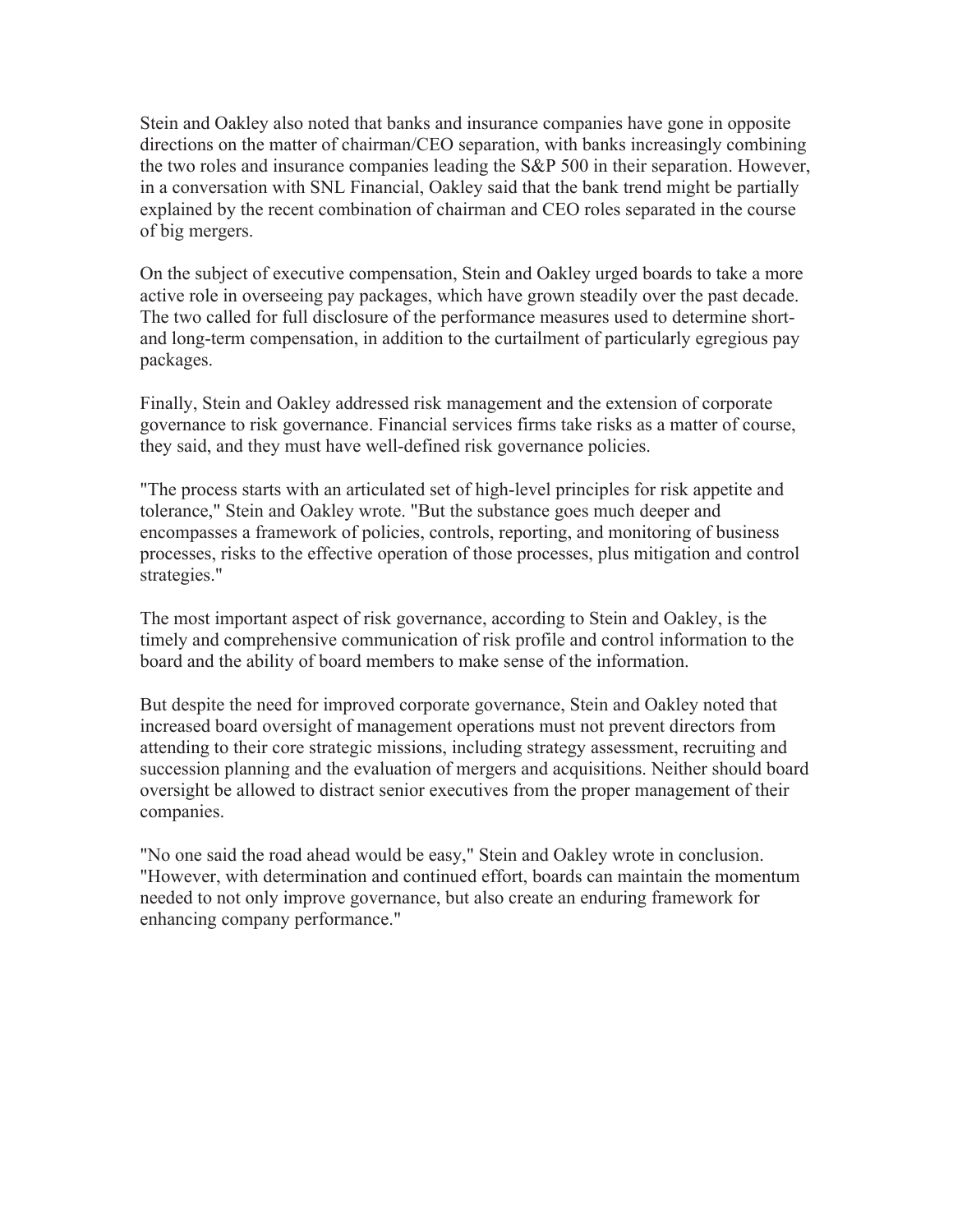

#### **Ernst & Young: Excess capital to boost M&A, bolster buybacks, strong dividends for banks**

#### By Mac Mathews

In a Dec. 9 "State of the Financial Services Industry Report," Ernst & Young LLP Deputy Director Barry Kroeger said that consolidation in the banking space will continue as banks accrue "record levels" of excess capital and run out of room to grow organically.

"Given a mature industry, downward pressure on earnings growth, and an abundance of capital, more mergers are inevitable," Kroeger said in the report. Kroeger added that the sheer number of banks in the market should serve as a driving force. According to Kroeger, there are approximately 7,700 commercial banks in the United States.

Kroeger also said that 2004 has been a big year for M&A in the banking space, although a good chunk of that is due to JPMorgan Chase & Co.'s acquisition of Bank One Corp. in early July.

While expansion through acquisitions is one way to spend excess capital, Kroeger said that many banks are likely to continue to focus on increasing shareholder value through dividends and repurchases.

"The trend toward both dividend increases and share buybacks is going strong and is likely to continue, given the continued downward pressure on organic growth," Kroeger said.

As for shareholders, Kroeger said that continued expense growth could cloud the way they view the profitability of the industry, as expense growth is outpacing revenue growth in the current market.

"From a shareholder's perspective, although the absolute level of profitability and capital are very high, the trend in expense growth doesn't present a particularly flattering picture for the industry," Kroeger said.

Specifically, many banks have made adjustments to their models to deal with compliance expenses.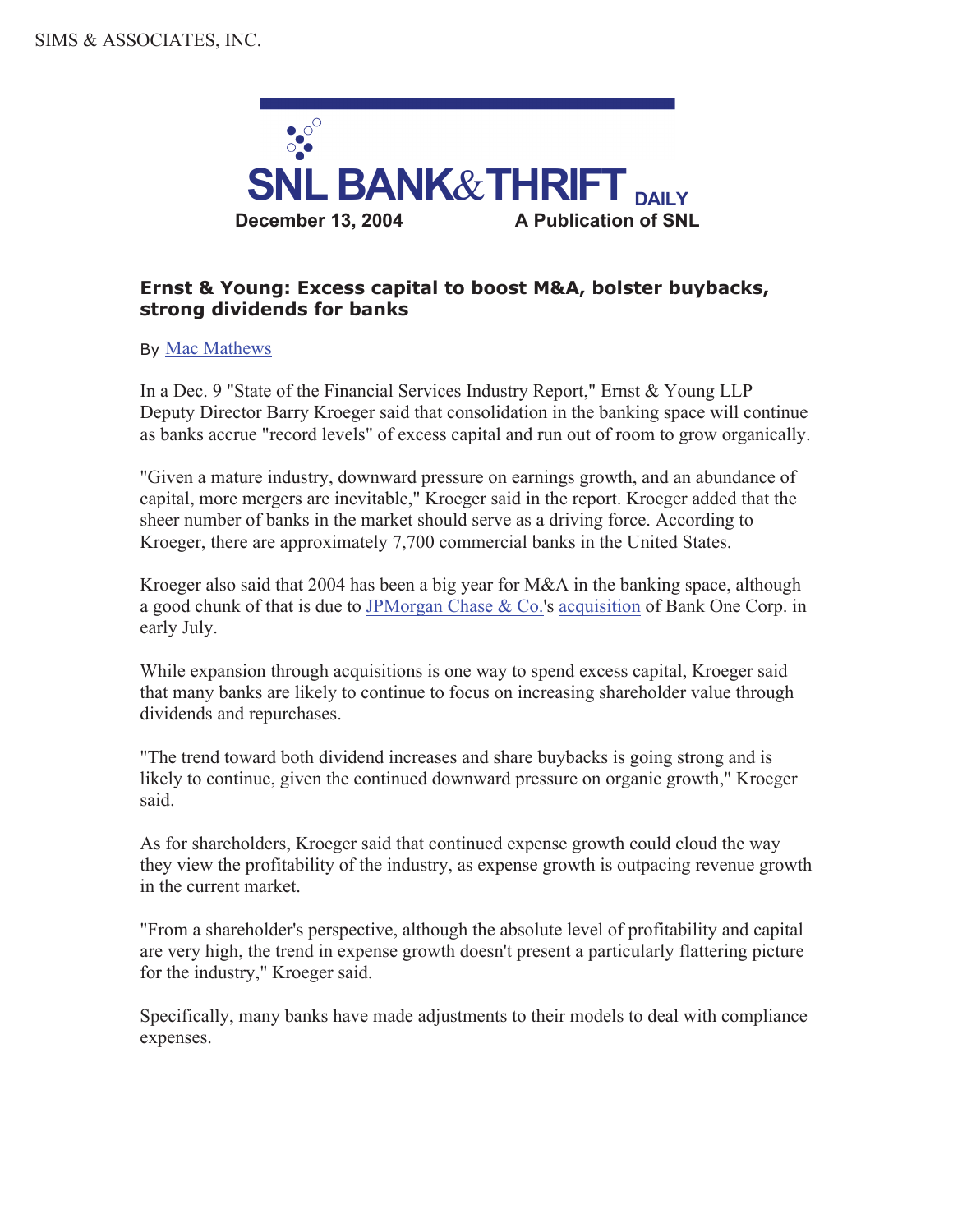"Even though the banking industry already was largely subject to the internal control provisions of the Federal Deposit Insurance Corporation Improvement Act, [Sarbanes-Oxley] Section 404 has required significant additional work," Kroeger said. He added, "In light of Section 404, banks have had to rethink the level of precision with which they apply their judgments and accounting principles."

Overall, Kroeger said that banks are going to have to focus on organic growth in order to maneuver through the current "mature" market. However, he believes that the process will not be easy, as the demand side of the market is placing limits on banks' ability to expand organically.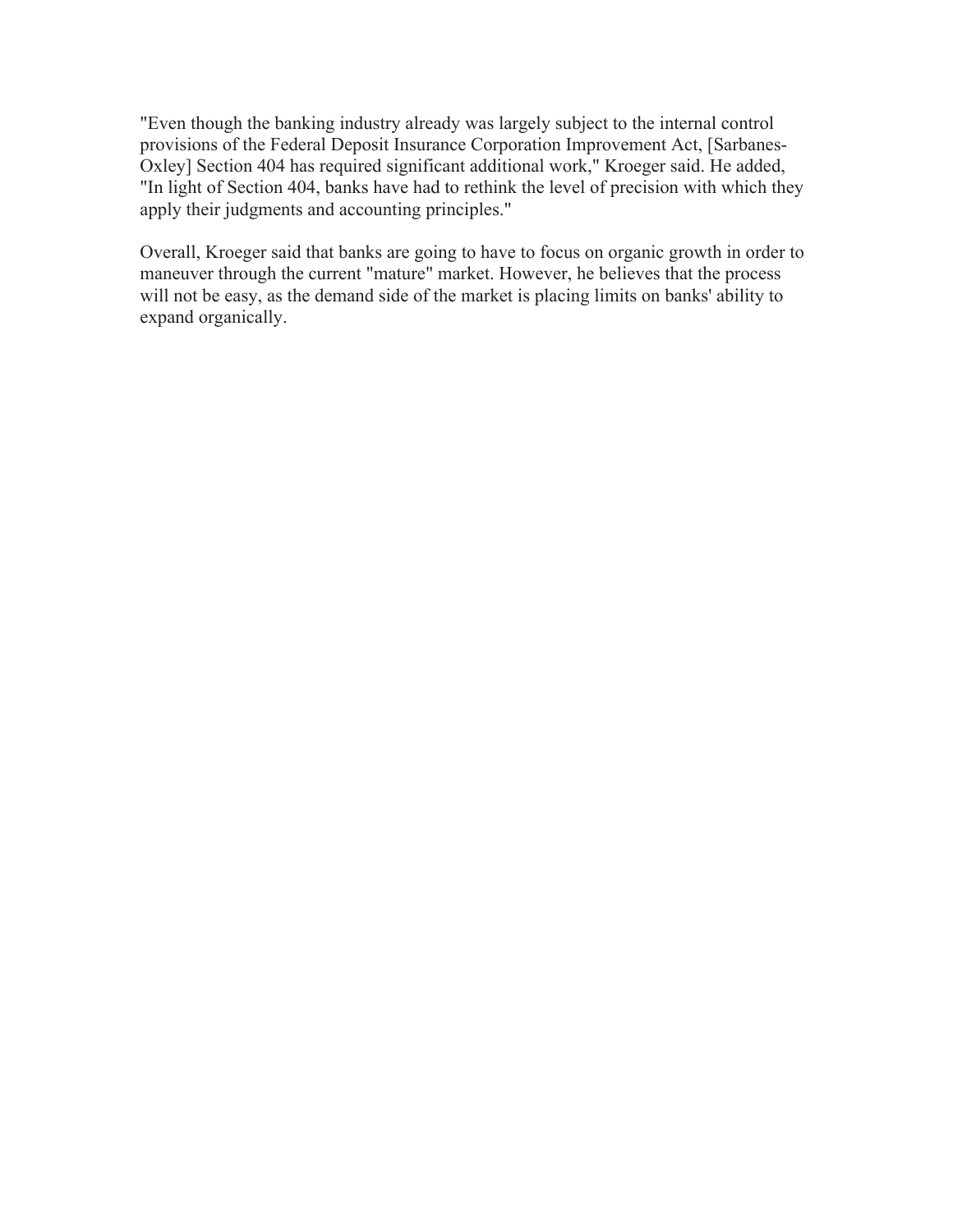

## Ernst & Young Study Shows Trend For 'Lead Directors'

An Ernst & Young study has found an increase of "lead director" positions at corporate boards. E&Y has been advising clients to take a hard look at their CEO and chairman roles because having the joint position could compromise board independence. The auditing firm, however, said that a lead director position could be a good compromise to ensure the independence of boards. **Daniel Oakley**, E&Y director of knowledge management who coauthored the study, said the advice is a change in stance based on findings in E&Y's "State of the Financial Services Industry Report."

The study found that at the 40% of companies where the CEO and chairman role are combined, a "lead director" role has been created for the boards. In addition, it found that while in February 2003, only 22 Fortune 500 companies had lead director roles, as of March 2004, 156 had one. There is an opposite trend at banks and investment banks toward combining the CEO and chairman roles without a lead director--a strategy E&Y called "counterintuitive," noting, "There is a delicate balance to be achieved here as it relates to the board's role to oversee, monitor and challenge, and management's responsibility to run the business."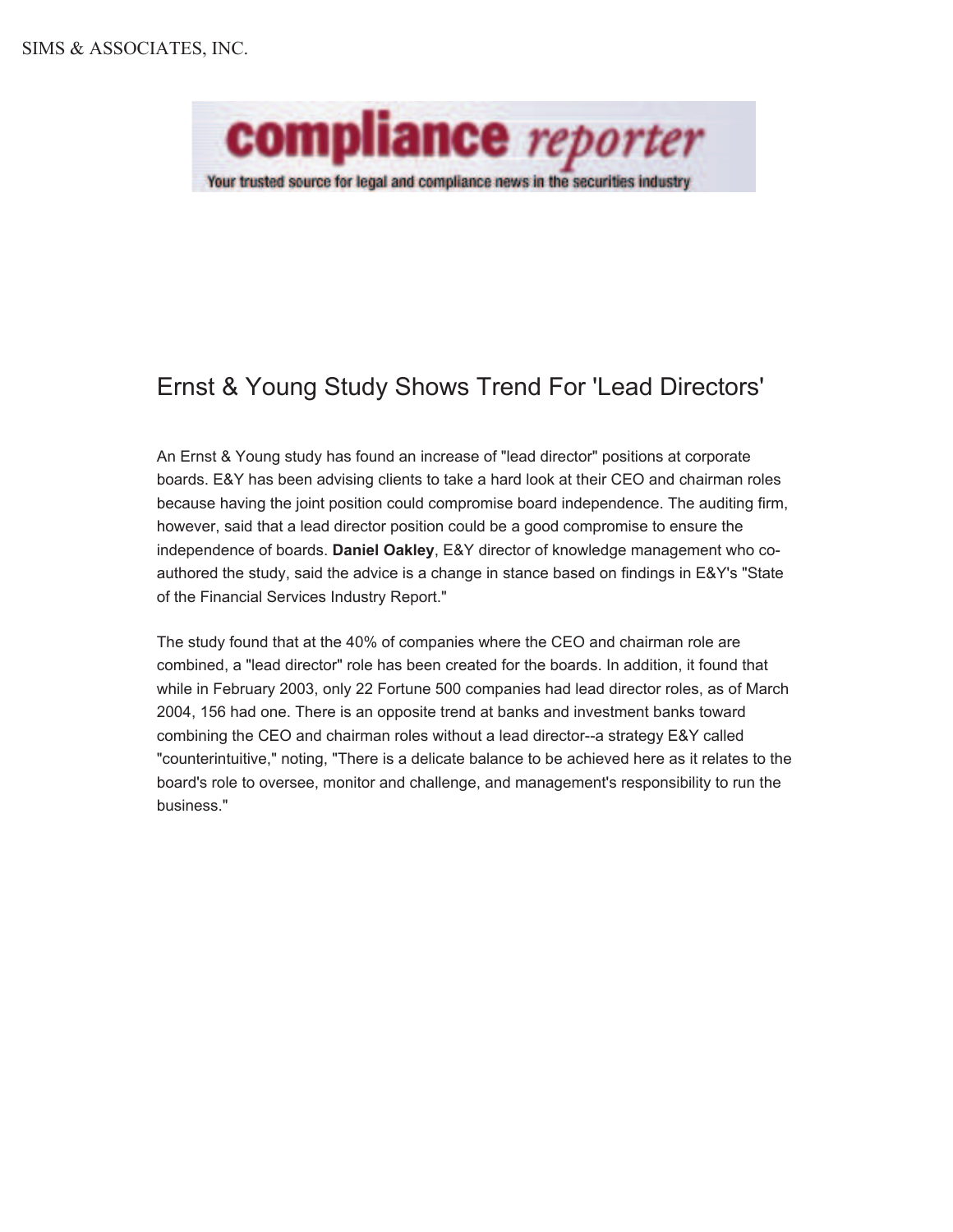

**December 20/27, 2004**

## **Insurers To Break 100 For '05 Combined Ratio**

*Premium growth should slow down to 3.4 percent, although E&Y is more pessimistic*

By Michael Ha

In 2005, the property-casualty insurance sector will realize its first underwriting profit since 1978 even as industry-wide net written premium growth slows to 3.4 percent, the Insurance Information Institute predicts.

According to the New York-based Institute's "Early Bird Forecast," the industry's combined ratio is projected to be 99, down from the 100 estimated for 2004 and the 100.1 recorded in 2003.

The forecast would represent a vast improvement over the terrorism-impacted 115.7 result in 2001, and it would also mark the first underwriting profit in the property-casualty insurance industry since 1978, the group noted.

The predictions are based on the averages of responses submitted by Wall Street stock analysts and industry professionals surveyed about the sector's current status and future prospects.

"The survey reveals that the industry's effort to recover from its worst-ever performance in 2001 ran into hurricane force headwinds in 2004, as the quartet of storms that struck the Southeast Coast transformed what would have been the industry's best year in decades into a breakeven performance," according to Robert Hartwig, senior vice president and chief economist at the Institute.

There is still a chance that the bottom line for 2004 will show an under-100 combined ratio, even though the current projection stands at the breakeven point. Indeed, had catastrophe experience in 2004 been "normal," without \$20.5 billion in estimated losses from four hurricanes, the year's combined ratio would have been in the neighborhood of 95—its lowest level since 1972, Mr. Hartwig pointed out.

On the industry's premium growth, the Institute said the average forecast calls for a 3.4 percent increase in net written premiums in 2005, down from an estimated 4.8 percent for 2004.

In contrast to previous years, when gains were mostly the result of higher rates, the sharp weakening in the pricing environment over the past year means that current gains are more directly attributed to higher exposure growth and higher demand related to the current economic recovery, the Institute noted.

In 2005, the Institute said, analysts expect little change from 2004, although on a catastropheadjusted basis the cyclical deterioration in underwriting performance will begin to further materialize, Mr. Hartwig said.

"While not directly impacting the operating performance of insurers, 2004 is likely to be remembered as the year in which New York State Attorney General Eliot Spitzer initiated an investigation of some insurance industry practices," according to Mr. Hartwig.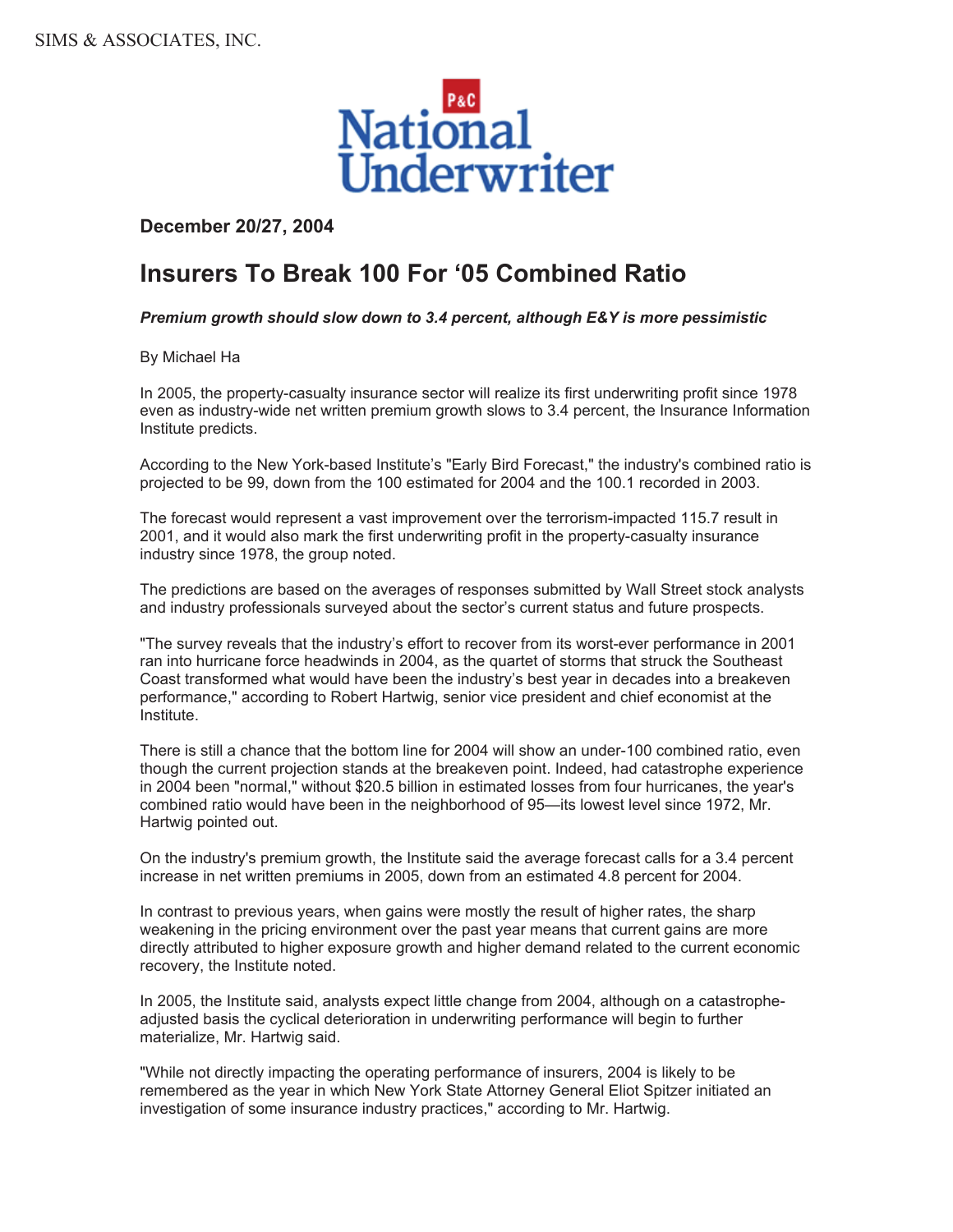"The ultimate impact of this investigation—which has resulted in at least two dozen additional

probes launched by state attorneys general and insurance departments around the country—is still unknown," he added. "However, insurer and broker expenses are certain to rise in 2005 as compliance costs increase as new regulations come online and fines and penalties are levied and paid."

What are the "biggest potential downside risks" for 2005? "High on the list," according to Mr. Hartwig, is a "loss of pricing and underwriting discipline. Differing views on the likelihood of pricing discipline being maintained likely explain the disparity among analysts' forecasts for net written premium growth in 2005, which range from 1.1 percent on the low end to 6.0 percent on the high side. So far, pricing is clearly easing but cannot yet be characterized as destructive."

Indeed, a more gloomy prediction was issued by Ernst & Young in its "State of the Financial Services Industry Report." E&Y said p-c price competition makes its profit outlook "pessimistic," noting that rate increases for commercial policies on average are now below 10 percent, with competition driving them down further.

"Rate increases for the commercial property segment are now in negative territory, also foretelling lower ROEs. The hurricanes in Florida may decelerate the rate of decline, but that won't fundamentally alter the trend toward price reductions," the report said.

According to E&Y, it is "only a matter of time before the total commercial line breaks the zero barrier and follows commercial property into negative territory."

#### **LOOKING AHEAD**

#### **2005 EARLYBIRD FORECAST**

#### **Net Written Premiums**

(% Change from Prior Year)

|                                  | Est.<br>2004 | Forecast*<br>2005 |
|----------------------------------|--------------|-------------------|
| <b>Standard &amp; Poor's</b>     | 6.3%         | 6.0%              |
| <b>Goldman Sachs</b>             | 4.8%         | 4.5%              |
| <b>Lehman Brothers</b>           | 4.5%         | 4.0%              |
| <b>Prudential Securities</b>     | 4.3%         | 4.0%              |
| <b>Firemark Investments</b>      | 4.4%         | 3.5%              |
| Merrill Lynch                    | 4.5%         | 3.5%              |
| <b>Raymond James</b>             | 4.4%         | 3.5%              |
| <b>Morgan Stanley</b>            | 4.4%         | 3.4%              |
| Conning                          | 5.5%         | 3.3%              |
| <b>Gill &amp; Roeser</b>         | 4.7%         | 3.0%              |
| <b>Tillinghast-Towers Perrin</b> | 5.0%         | 2.7%              |
| A.G. Edwards                     | 5.0%         | 2.0%              |
| IS <sub>0</sub>                  | 4.1%         | 1.1%              |
| Average                          | 4.8%         | 3.4%              |

#### **Combined Ratio** (After Dividends)

|                                  | Est.<br>2004                         | Forecast*<br>2005 |  |
|----------------------------------|--------------------------------------|-------------------|--|
| <b>Gill &amp; Roeser</b>         | 100.0                                | 102.3             |  |
| <b>Tillinghast-Towers Perrin</b> | 102.2                                | 102.0             |  |
| Conning                          | 101.7                                | 101.1             |  |
| <b>Lehman Brothers</b>           | 101.2                                | 100.7             |  |
| A.G. Edwards                     | 100.5                                | 100.0             |  |
| ISO                              | 97.7                                 | 99.0              |  |
| Merrill Lynch                    | 96.0                                 | 99.0              |  |
| <b>Morgan Stanley</b>            | 102.2                                | 98.2              |  |
| <b>Standard &amp; Poor's</b>     | 100.1                                | 97.9              |  |
| <b>Goldman Sachs</b>             | 99.1                                 | 97.7              |  |
| <b>Firemark Investments</b>      | 98.6                                 | 97.3              |  |
| Raymond James                    | 99.6                                 | 96.8              |  |
| <b>Prudential securities</b>     | 100.6                                | 95.6              |  |
| Average                          | 100.0                                | 99.0              |  |
|                                  | * Ranked highest to lowest for 2005. |                   |  |

> DESPITE A SLOWDOWN in premium growth, property-casualty insurers are expected to continue writing coverage at the breakeven point, although some analysts are more optimistic than others.